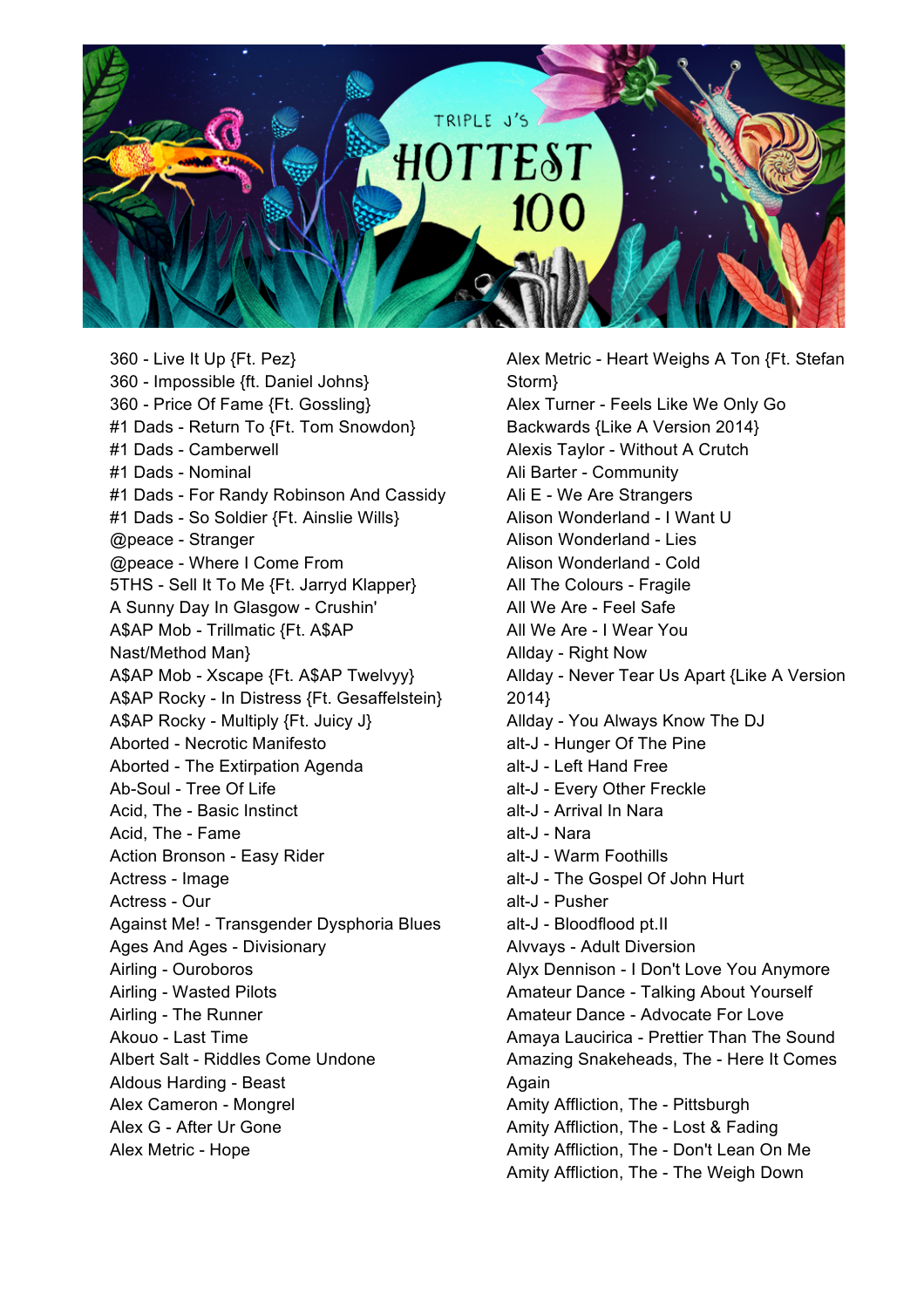2

Amity Affliction, The - Death's Hand Amity Affliction, The - F.M.L. Amity Affliction, The - Give It All Anberlin - Hearing Voices Andras & Oscar - Everytime I Go Andras & Oscar - Looking Back Andy Bull - Talk Too Much Andy Bull - The Hill Andy Bull - Nothing Is Wrong Angel Olsen - Hi-Five Angel Olsen - White Fire Angus & Julia Stone - Heart Beats Slow Angus & Julia Stone - A Heartbreak Angus & Julia Stone - My Word For It Angus & Julia Stone - Grizzly Bear Angus & Julia Stone - Wherever You Are Angus & Julia Stone - Get Home Angus & Julia Stone - Death Defying Acts Angus & Julia Stone - Little Whiskey Angus & Julia Stone - From The Stalls Angus & Julia Stone - Main Street Angus Dawson - A Curse In Disguise Anna Lunoe - Bass Drum Dealer (B.D.D) Anna Lunoe - All Out Anna Lunoe - Heartbreak In Motion {Ft. Jesse Boykins III} ANTEMASQUE - 4AM ANTEMASQUE - In The Lurch Antlers, The - Intruders Apart From This - Spinning Apes - Pull The Trigger Apes - Strange Tastes Aphex Twin - minipops 67 [120.2] (source field mix) Aphex Twin - 4 bit 9d api+e+6 Aphex Twin - produk 29 Arca - Thievery Archie Bronson Outfit - We Are Floating Architects - Broken Cross Architecture In Helsinki - I Might Survive Ariel Pink - Put Your Number In My Phone Armin Van Buuren - Ping Pong Art Of Sleeping - Crazy Art vs Science - Create/Destroy Art vs Science - Creature Of The Night Asgeir - In The Silence Asgeir - King And Cross

Asgeir - Torrent Asgeir - Going Home Asgeir - Higher Asgeir - Stolen Dance {Like A Version 2014} Aston Shuffle, The - No Place Like Home {Ft. Kaelyn Behr} Aston Shuffle, The - Back & Forth {Ft. Elizabeth Rose} Astronomy Class - Four Barang In A Tuk-Tuk At The Gates - At War With Reality Atmosphere - The World Might Not Live Through The Night Attaque - Change Your Mind Augie March - After The Crack Up Augie March - A Dog Starved Augie March - Definitive History Augie March - Villa Adriana Ausmuteants - Freedom Of Information Austra - Habitat Avener, The - Fade Out Lines Avey Tare's Slasher Flicks - Little Fang Avi Buffalo - Memories Of You Ayla - Wish I Was Azealia Banks - Chasing Time Azura - Nineteen Azura - Smoke Baauer - Clang Baauer - One Touch {Ft. AlunaGeorge & Rae Sremmurd} Baauer & Boys Noize - Fire Like This Babaganouj - Too Late For Love Babaganouj - Bluff Babe Rainbow, The - Evolution 1964 Babe Rainbow, The - Secret Enchanted Broccoli Forest Babe Rainbow, The - Planet Junior Bacchanales, The - Why It Stopped Raining? Bad//Dreems - Dumb Ideas Bad//Dreems - My Only Friend BADBADNOTGOOD - Can't Leave The Night BADBADNOTGOOD - Triangle BadCop - One Million {Ft. Francis P} Bag Raiders - Nairobi Bahamas - Stronger Than That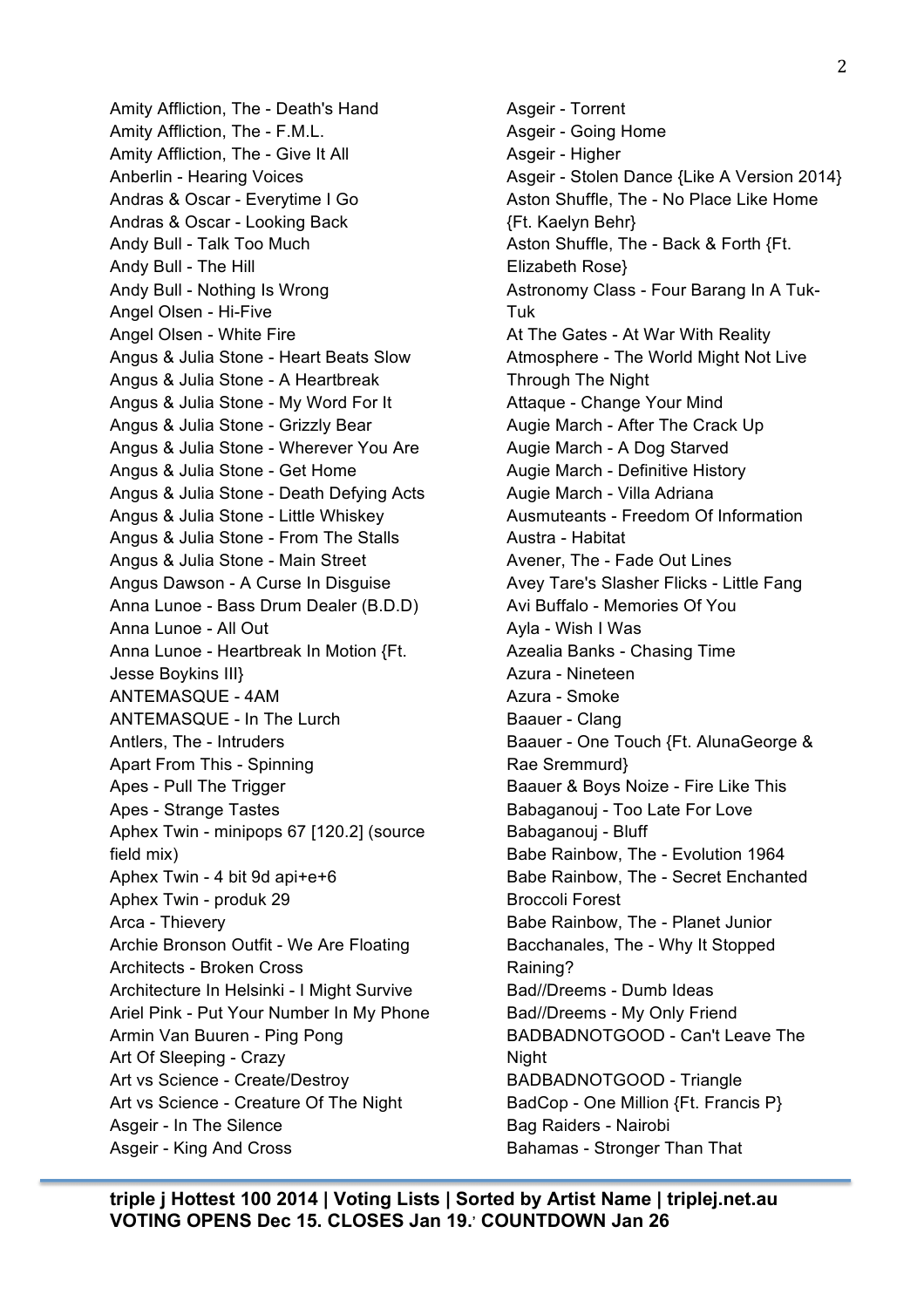Ball Park Music - Next Life Already Ball Park Music - A Good Life Is The Best Revenge Ball Park Music - Teenager Pie Ball Park Music - Everything Is Shit Except My Friendship With You Ball Park Music - Error Playin' Ball Park Music - Trippin' The Light Fantastic Ball Park Music - Cocaine Lion Ball Park Music - Diane Young {Like A Version 2014} Ball Park Music - She Only Loves Me When I'm There Ballet School - Cherish Bam Bam - Feel Like I'm Alive {Ft. Tigerilla} Band Of Skulls - Nightmares Band Of Skulls - Himalayan Band Of Skulls - Hoochie Coochie Banks - Brain Banks - Alibi Banks - Goddess Banks - Waiting Game Banks - You Should Know Where I'm Coming From Banks - Stick Banks - Drowning Banks - Beggin For Thread Banks - Warm Water Banoffee - Got It Banoffee - Let's Go To The Beach Baro - Cigarretes {Ft. Jublet} Baro - Cinema {Ft. Emerson Alexander} BASECAMP - Emmanuel Basement Jaxx - Unicorn Basenji - Dawn Basenji - Heirloom Basics, The - The Lucky Country Bass Drum Of Death - Left For Dead Bat For Lashes - Skin Song Battleships - You Can't Change It Bear Hands - Peacekeeper Bear Hands - Giants Bear In Heaven - Autumn Beards, The - All The Bearded Ladies Bearhug - Catacombs Bearhug - Animal Bear's Den - Elysium

Beaty Heart - Kanute's Comin' Round Beaty Heart - Seafood Beautiful Girls, The - Dancehall Days Beck - Blue Moon Beck - Waking Light Beck - Morning Beck - Wave Beck - Unforgiven Behemoth - Blow Your Trumpets Gabriel Belle & Sebastian - The Party Line Belligerents, The - I Don't Want To Be In Your Arms Belligerents, The - In My Way Ben Frost - Venter Ben Khan - Eden Ben Khan - Youth Ben Wright Smith - Fictional Beni - Protect Benjamin Booker - Violent Shiver Benjamin Booker - Have You Seen My Son? Bennies, The - Knights Forever Bennies, The - Heavy Disco Benny Benassi - Shooting Helicopters {Ft. Serj Tankian} Bertie Blackman - Run For Your Life Bertie Blackman - War Of One Bertie Blackman - Kingdom Of Alone Beth Ditto x The Shoes - Cerrone‰Ûªs **Supernature** Bibio - Down To The Sound Biddlewood - Young And Foolish Big Boi - Mother Of Dragons Big Data - Dangerous {Ft. Joywave} Big Deal - Always Boys Big K.R.I.T. - Pay Attention Big K.R.I.T. - Cadillactica Big K.R.I.T. - Soul Food Billy Fox - Mystery Billy Talent - Kingdom Of Zod Bipolar Sunshine - Where Did The Love Go Bipolar Sunshine - Deckchairs On The Moon Bishop Nehru - You Stressin {Prod. Disclosure} Black Keys, The - Fever Black Keys, The - Weight Of Love Black Keys, The - In Time Black Keys, The - Turn Blue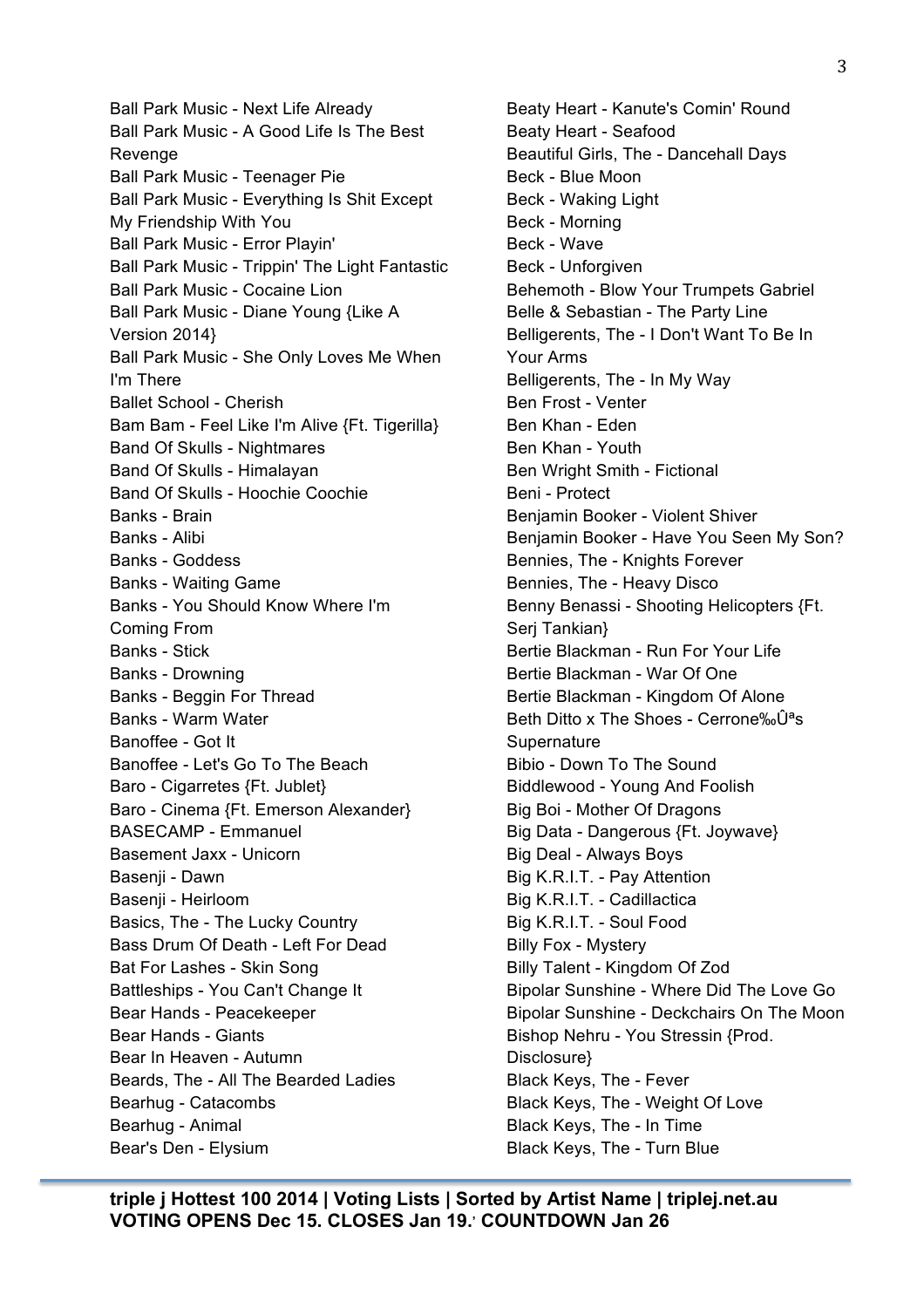Black Keys, The - Year In Review Black Keys, The - Bullet In The Brain Black Keys, The - It's Up To You Now Black Keys, The - Waiting On Words Black Keys, The - 10 Lovers Black Keys, The - Gotta Get Away Black Lips - Boys In The Wood Black Vanilla - Smacks Black Vanilla - Throw It Down Blank Realm - Back To The Flood Blank Realm - Reach You On The Phone Blank Realm - Bulldozer Love Blaq Carrie - Reality Blood Red Shoes - An Animal Blood Red Shoes - The Perfect Mess Bloods - Want It Bloods - Penelope Bloods - Thinkin' About You Blue King Brown - All Nations Blue King Brown - Rize Up Bluejuice - I'll Go Crazy Bohicas, The - Swarm Bok Bok - Melba's Call {Ft. Kelela} Bombay Bicycle Club - Luna Bombay Bicycle Club - It's Alright Now Bombay Bicycle Club - Feel Bombay Royale, The - Henna Henna Bon Chat, Bon Rat - Escapism Bon Iver - Heavenly Father Bon Scotts, The - Summer Tapes Bonjah - Honey Bonjah - Other Side Bonnie 'Prince' Billy - Quail And Dumplings Bonobo - Duals Bonobo - Flashlight Boomgates - Tight Knit Bootleg Rascal - Kings & Queens Bootleg Rascal - Oh I Know Bored Nothing - Ice-Cream Dreams Bored Nothing - We Lied Born Joy Dead - Upside Down, Inside Out Born Lion - Good Times Jimmy BORNS - 10,000 Emerald Pools Branko - Don't Touch That {Ft. Astronomar & SK Simeon} Brave - What About Me? Breton - Envy

Briggs - The Hunt {Ft. Gurrumul} Briggs - The Children Came Back {Ft. Gurrumul} {Like A Version 2014} Briggs - Bad Apples Brighter Later - Brace Bring Me The Horizon - Drown British India - Wrong Direction Broadwing - Anodyne Brodinski - Can't Help Myself {Ft. SD} Brody Dalle - Meet The Foetus/Oh The Joy Brody Dalle - Don't Mess With Me Broken Bells - After The Disco Broken Bells - Perfect World Broken Bells - Leave It Alone Broken Bells - The Changing Lights Broken Bells - Control Broken Bells - Lazy Wonderland Broken Bells - Medicine Broncho - Class Historian Broods - Never Gonna Change Broods - Mother & Father Broods - Medicine Broods - Everytime Broods - Killing You Broods - Sober Broods - L.A.F. Buchanan - Coming Down Buckshot & P-Money - Flute {Ft. Joey Bada\$\$} Buckshot & P-Money - Sweetest Thing {Ft. T'Nah Apex} Budos Band, The - The Sticks Budos Band, The - Burnt Offering Buoy, oh Buoy! - Lonely Avenue Busdriver - Colonize The Moon {Ft. Pegasus Warning} C.W. Stoneking - The Thing I Done Cairns Murri Crew - Built To Last Cairos, The - Desire Cairos, The - Imaginations Caitlin Park - Hold Your Gaze Caitlin Park - Lemonade Calling All Cars - Standing In The Ocean Calling All Cars - Psycho Killer {Like A Version 2014} Calling All Cars - Good God! Calvin Harris - Pray To God {Ft. HAIM}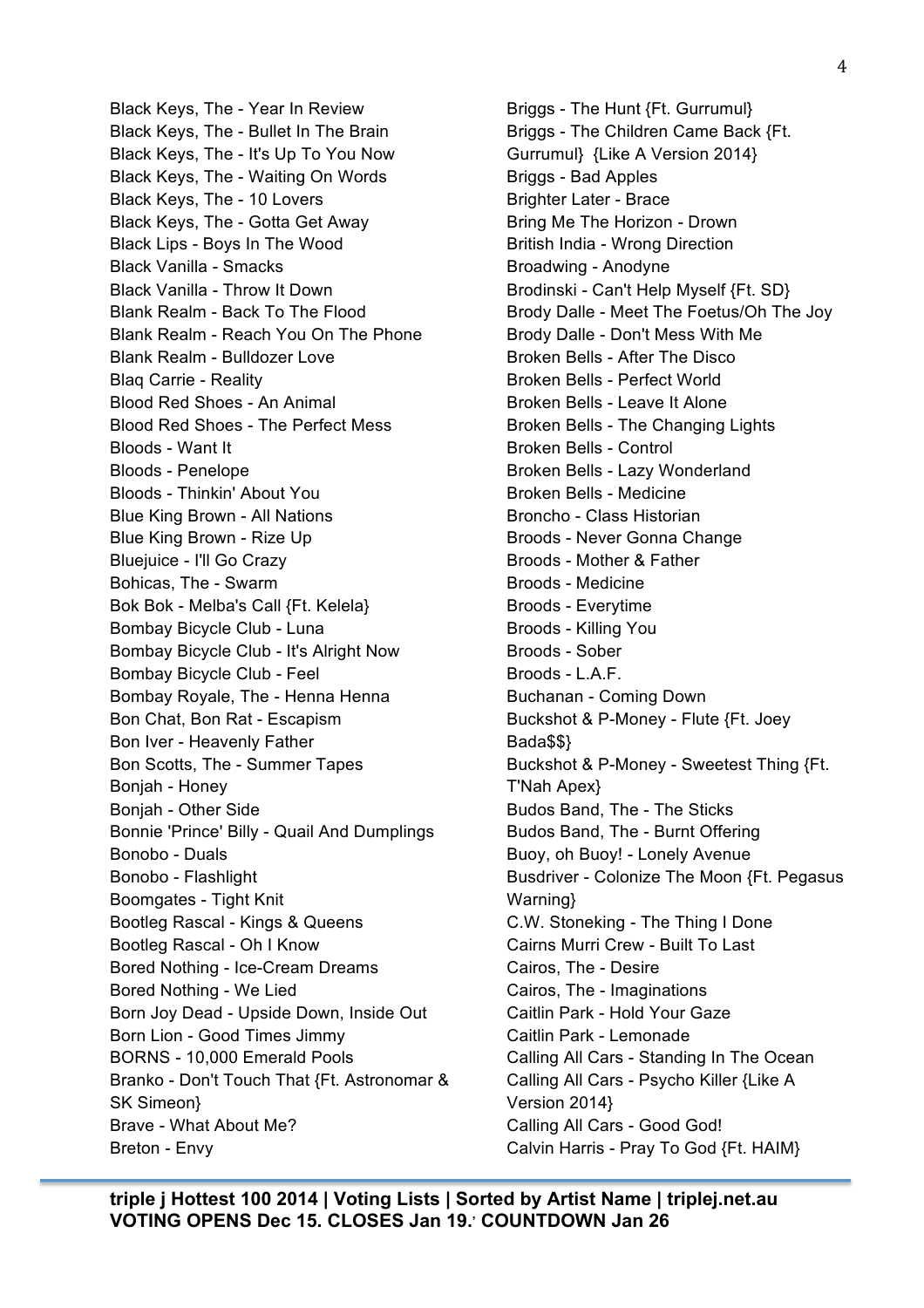Cam‰Ûªron & A-Trak - Humphrey Camden Arc - I Don't Wanna Fall In Love Camden Arc - Is It Good To You Captives - Insomnia Captives - Already Dead Caribou - Our Love Caribou - Can't Do Without You Caribou - All I Ever Need Caribou - Silver Caribou - Second Chance Carmada - Maybe Caseno - Living It Like A Lion Cash For Gold - Black Metal Queen Cash For Gold - Death Train Cashmere Cat - With Me Cashmere Cat - Wedding Bells Cassian - Running {Ft. Cleopold} Catfish And The Bottlemen - Cocoon Catfish And The Bottlemen - Kathleen Catfish And The Bottlemen - Rango Catfish And The Bottlemen - Pacifier Cathedrals - Harlem Catlips - Closed Eyes Cazzette - Sleepless {Ft. The High} ceo - Whorehouse ceo - Mirage Ceres - Middle Names Ceres - Syllables Ceres - I Feel Fine, I Feel Sick Chad VanGaalen - Monster Chance The Rapper & The Social Experiment - Wonderful Everyday: Arthur Chance The Rapper & The Social Experiment - No Better Blues Chance Waters - The Ticket Inspector Cheatahs - Leave To Remain Chela - Zero Chela - Handful Of Gold Chemical Brothers, The - This Is Not A

Game {Ft. Miguel/Lorde} Chester P - Legends Chet Faker - Blush Chet Faker - Gold Chet Faker - To Me Chet Faker - 1998

Chet Faker - Cigarettes & Loneliness

Chet Faker - (Lover) You Don't Treat Me No Good {Like A Version 2014} Chet Faker - Talk Is Cheap Chicks Who Love Guns - The Deep End Chiefs - Stay {Ft. Nick Acquroff} Chiefs - It's All Gone {Ft. Owen Rabbit} Chiefs & Nick Acquroff - Inside Out Childhood - As I Am Childish Gambino - Crawl Childish Gambino - Worldstar Childish Gambino - The Worst Guys {Ft. Chance The Rapper} Childish Gambino - Telegraph Ave. Childish Gambino - Sweatpants Childish Gambino - Pink Toes {Ft. Jhene Aiko} Childish Gambino - Shadows Childish Gambino - Sober Childsaint - Dessert Christian Rich - Better To {Ft. DWNTWN} Chrome Sparks - The Meaning Of Love Chromeo - Come Alive {Ft. Toro y Moi} Chronixx - Capture Land Chuck Inglish - Legs {Ft. Chromeo} Chvrches - Strong Hand Chvrches - Do I Wanna Know? {Like A Version 2014} Chvrches - Get Away Chvrches - Dead Air Ciggie Witch - Long Weekend Ciggie Witch - Taylors Lakes Circa Waves - Stuck In My Teeth Circa Waves - Young Chasers Circa Waves - So Long Circles - On My Way Citizen Kay - Manage Citizen Kay - Freedoom City Calm Down - Pavement Clap Clap Riot - Cold As Ice Clap Your Hands Say Yeah - Coming Down {Ft. Matt Berninger} Clarence Clarity - Those Who Can't, Cheat Clarens - Trust Clark - Unfurla Classixx - Rhythm Santa Clara Client Liaison - That's Desire Client Liaison - Free Of Fear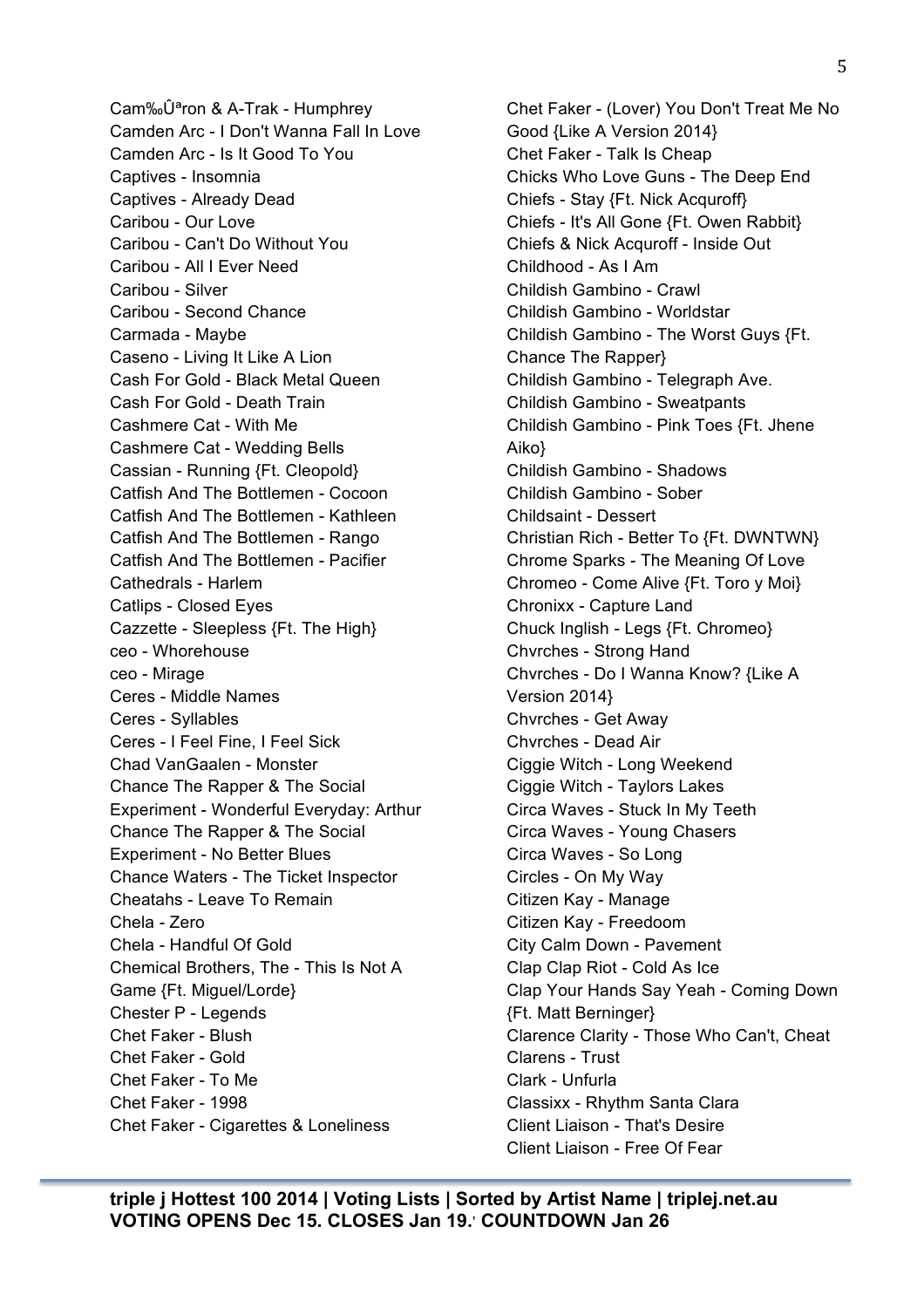Client Liaison - Queen Client Liaison - Feed The Rhythm Client Liaison - Party / ! (The Song Formerly Known As) {Like A Version 2014} clipping. - Work Work {Ft. Cocc Pistol Cree} cln - Better Than cln - Sideways cln - Satisfy {Ft. Lou Millar} Closure In Moscow - Neoprene Byzantine Cloud Control - Dammit {Like A Version 2014} Cloud Nothings - I'm Not Part Of Me Cloud Nothings - Now Hear In Cloud Nothings - Psychic Trauma Clue To Kalo - Burning Arrow Coathangers, The - Follow Me Coin Banks - Hatches {Ft. Ta-ku/Atom/Like} Coin Banks - Think Of You {Ft. Anders/Homeboy Sandman/Tom Scott} Coin Banks - Someone {Ft. Anders/The Ruby Horns} Cold Clinical Love - Bullet Youth Cold War Kids - All This Could Be Yours Cold War Kids - First Cold War Kids - Hot Coals Cold War Kids - Hold My Home Cold War Kids - Drive Desperate Collarbones - Burnout Collarbones - Turning Collarbones - Only Water {Ft. Oscar Key Sung} Com Truise - Miserere Mei Com Truise - Wasat Common - The Neighborhood {Ft. Lil Herb/Cocaine 80s} Common - Speak My Piece Common - Kingdom {Ft. Vince Staples} Confession - Fuck Cancer Confession - Holy War Cookin' On 3 Burners - Losin' Streak {Ft. Daniel Merriweather} Cosmo's Midnight - Snare {Ft. Wild Eyed Boy} Coucheron - Deep End {Ft. Eastside & Mayer Hawthorne} Courtney Barnett - Bein' Around Courtney Barnett - Pickles From The Jar

Creases, The - Static Lines Creases, The - Gradient Crooked Colours - In Your Bones Crooked Colours - Capricious Crystal Fighters - Love Alight Cull - Magi Fuel Cut Copy - In These Arms Of Love Cut Copy - Lights Shine On Cypher - Light & Sound Cypher - Pretend Cypher - Child Cyril Hahn - Slow {Ft. Rochelle Jordan} Cyril Hahn & Javeon - Breaking D.D Dumbo - I Woke Up Covered In Sand D.R.A.M. - Cha Cha Daily Meds - Behind The Radar Daily Meds - Modern Day Messenger {Ft. Thundamentals} Dallas Crane - Get Off The Dope Damian Marley - All Night {Ft. Stephen Marley} Damien Jurado - Silver Timothy Damon Albarn - Everyday Robots Damon Albarn - Heavy Seas Of Love {Ft. Brian Eno & The Leytonstone City Mission Choir} Damon Albarn - Mr Tembo Dan Kelly - Melbourne Vs Sydney Dan Sultan - The Same Man Dan Sultan - Can't Blame Me Dan Sultan - High Street Riot Dan Sultan - Ain't Thinking About You Dan Sultan - Kimberley Calling Dan Sultan - No More Explanations Dan Sultan - Southern Sun {Like A Version 2014} Dan Sultan - Dirty Ground Dangerous Dan & Nicky Night Time - California Daniel Avery - Drone Logic Daniel Lee Kendall - Angelique Daniel Lee Kendall - Under A Spell Daniel Lee Kendall - Emptiness Daniel Lee Kendall - Rock With You {Like A Version 2014} Darius - Espoir Darius - Hot Hands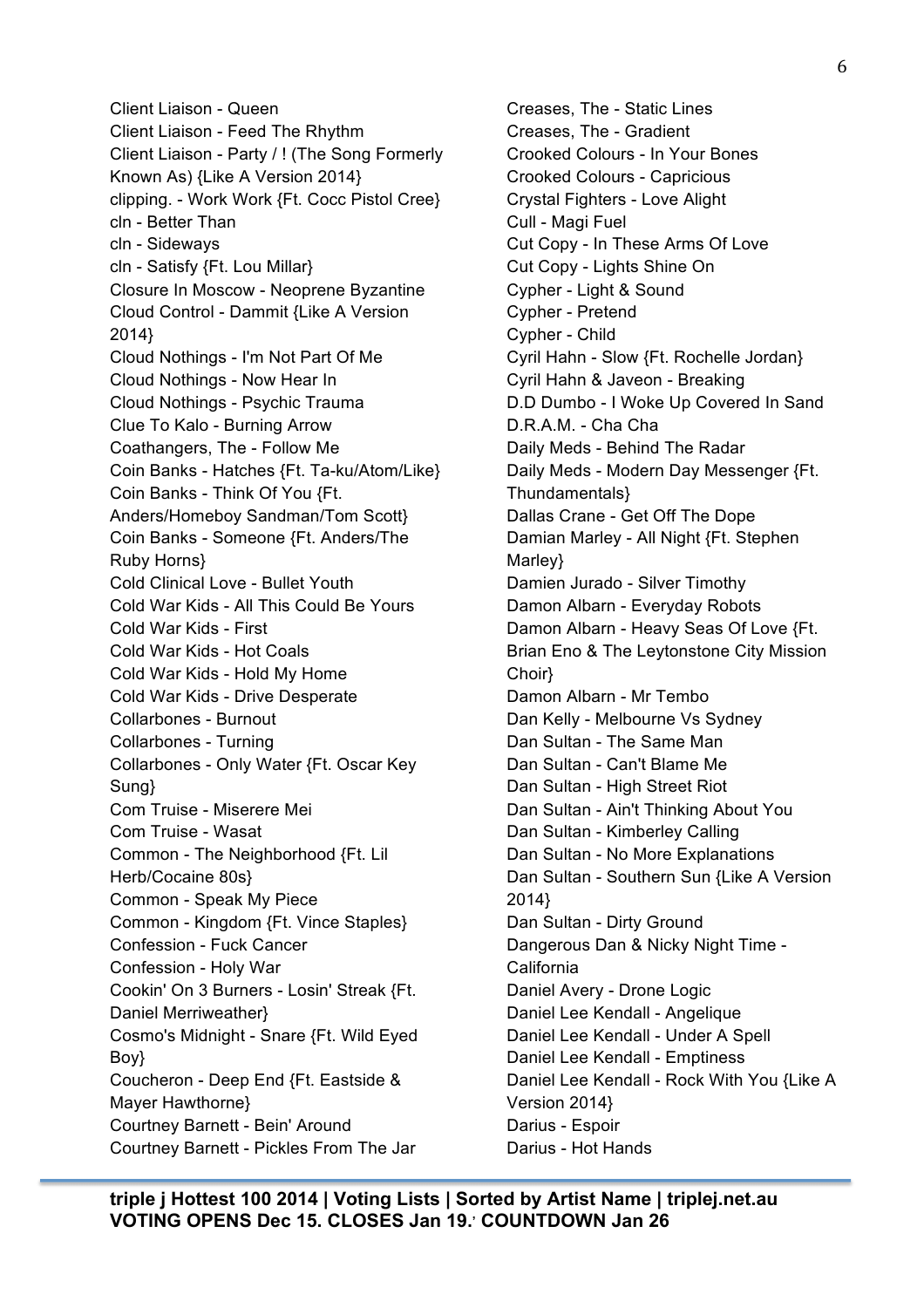Darlia - Candyman Darlia - Stars Are Aligned Darlia - Dear Diary Dave Rennick - Boys Davey Lane - Komarov Davey Lane - She's A Timebomb Davidge - Gallant Foxes {Ft. Cate Le Bon} Dawn Golden - All I Want Day Ravies - This Side Of The Fence Daybreak - Retribution DCUP - Someone Told Me De La Soul - Dilla Plugged In De Lux - It All Works All The Time Dead Letter Circus - Killing In The Name {Like A Version 2014} Dead Weather, The - Open Up (That's Enough) Dead Weather, The - Buzzkill(er) Deadmau5 - Seeya {Ft. Colleen D'Agostino} Deadmau5 - Avaritia Deadmau5 - Infra Turbo Pigcart Racer Deadmau5 - Phantoms Can't Hang Deadmau5 - Somewhere Up Here Deadmau5 - Errors In My Bread Deadmau5 - Mercedes Deadmau5 - Monday Deadmau5 - Pets Deadmau5 - My Pet Coelacanth Dean Blunt - 50 Cent Dean Blunt - 100 Death From Above 1979 - Trainwreck 1979 Death From Above 1979 - Government Trash Death From Above 1979 - White Is Red Death From Above 1979 - Crystal Ball Death Grips - Billy Not Really {Ft. Bjork} Death Grips - Black Quarterback {Ft. Bjork} Decemberists, The - Make You Better Deerhoof - Paradise Girls Deers - Bamboo Deers - Castigadas en el Granero Deja - Heavy Water Deja - Heart Deja - Sirens Del The Funkee Homosapien - Grand Royal Delta - Gourmet (Ft. Mojo The Cinematic & Milano Constantine)

Delta - Pyramid Schemes Delta Riggs, The - Gooey {Like A Version 2014} Delta Riggs, The - It's Over Delta Riggs, The - Supersonic Casualties Delta Riggs, The - Bobby's Flowers Delta Riggs, The - The Record's Flawed Delta Riggs, The - From My Mould Delta Riggs, The - Ornate Delicate **Creatures** Delta Riggs, The - Telescope House Delta Riggs, The - For Tonight (Live Forever) Deptford Goth - The Lovers Deutsch Duke - Feels Good Diafrix - The Sign Dianas - Weightless Dianas - Static Dick Diver - New Name Blues Die Antwoord - Pitbull Terrier Die Antwoord - Ugly Boy Die! Die! Die! - Get Hit Digitalism - Fahrenheit 32 Digitalism - Wolves Dilated Peoples - Century of the Self Dillion Francis & DJ Snake - Get Low Dillon Francis - I Can't Take It Dillon Francis - We Make It Bounce {Ft. Major Lazer & Stylo G} Dillon Francis - We Are Impossible {Ft. The Presets} Dillon Francis - Not Butter Dillon Francis - Set Me Free {Ft. Martin Garrix} Disclosure - F For You {Ft. Mary J Blige} Disclosure & Friend Within - The Mechanism Districts, The - Long Distance Districts, The - Rocking Chair Districts, The - 4th & Roebling Dizzee Rascal - Pagans DJ Dodger Stadium - Love Songs DJ Dodger Stadium - Never Win DJ Shadow - Ghost Town Django Django - Porpoise Song DMA's - Delete DMA's - Feels Like 37 DMA's - Laced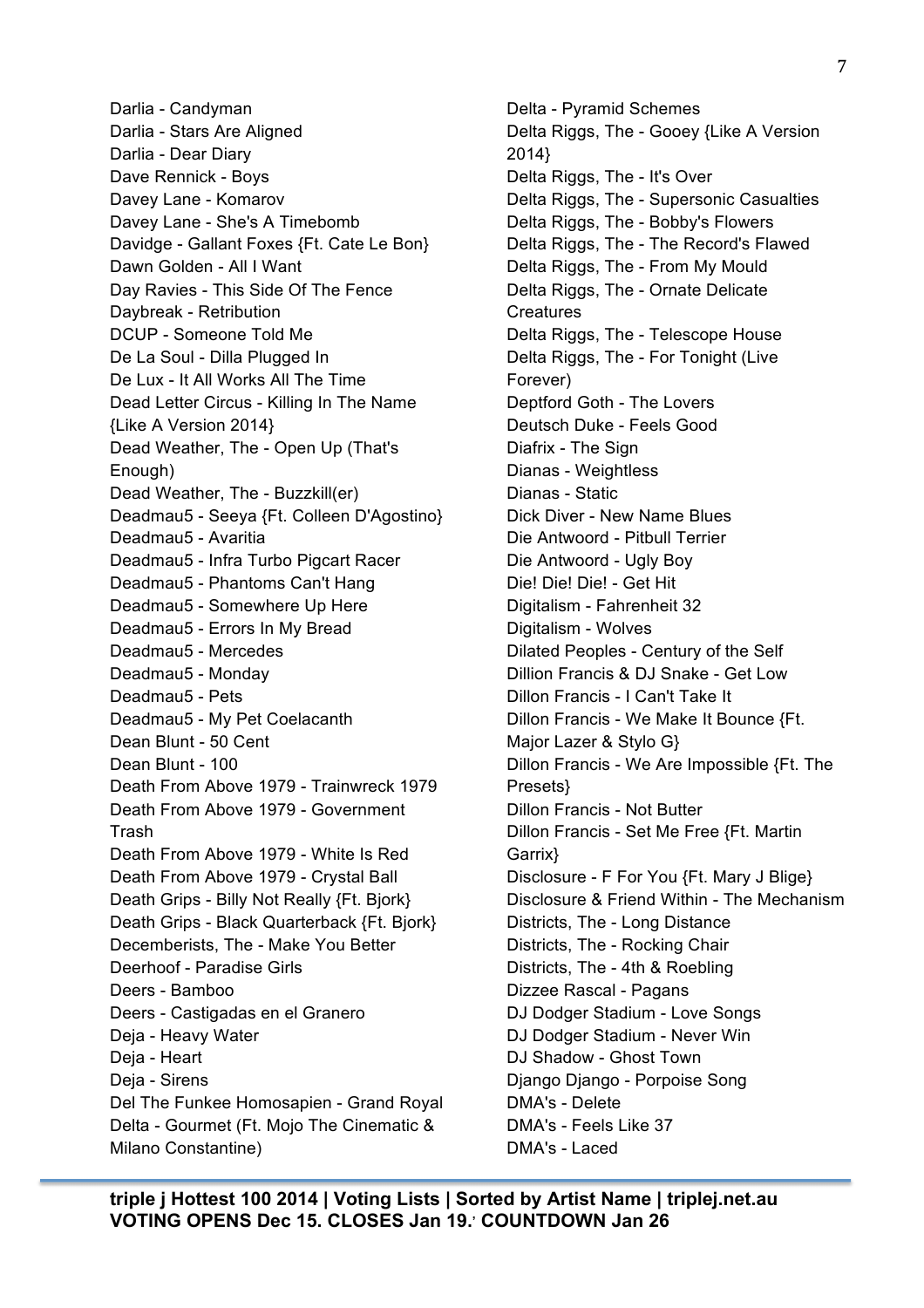DMA's - So We Know Do, The - Keep Your Lips Sealed Donny Benet - Endless {Ft. Isabella Manfredi} Doprah - Stranger People Dorsal Fins - Nothing Left To Hide {Ft. Jarrad Brown} Dorsal Fins - Monday Tuesday Dr Don Don - Lost Canyon {Ft. Gwen McCrae} Drake - How Bout Now {Prod. By Boi-1da & Jordan Evans} Dream On, Dreamer - Darkness Brought Me **Here** Drunk Mums - Plastic Drunk Mums - Nanganator Dry The River - Everlasting Light Duck Sauce - Radio Stereo Duck Sauce - NRG Duck Sauce - Everyone {Ft. Teddy Toothpick} Duke Dumont - I Got U {Ft. Jax Jones} Duke Dumont - Won't Look Back Duke Dumont - Mumble Man Dum Dum Girls - Rimbaud Eyes Dum Dum Girls - Evil Blooms Dune Rats - Funny Guy Dune Rats - Dalai Lama, Big Banana, Marijuana Dune Rats - Superman Dune Rats - Home'sick Dune Rats - ET Dusky - Inta Dusky - Love Taking Over Dustin Tebbutt - Bones Dustin Tebbutt - Young Folks {Like A Version 2014} Dutch Uncles - In n Out DXHeaven - All The Time Dylan Joel - Numbers DZ Deathrays - Gina Works At Hearts DZ Deathrays - Reflective Skull DZ Deathrays - Black Rat DZ Deathrays - Less Out Of Sync DZ Deathrays - Ocean Exploder DZ Deathrays - Tonight Alright DZ Deathrays - Night Walking

Eagle & The Worm - Automatic Eagulls - Amber Veins East - Old Age East - Your Ghost East Brunswick All Girls Choir - Dirty Bird East Brunswick All Girls Choir - Mon Repos (Charlie's Jam) East India Youth - Looking For Someone East India Youth - Heaven, How Long East Journey - Song Of Arnhem Land {Ft. Yothu Yindi} Eaves - As Old As The Grave Ecca Vandal - White Flag Eels - Mistakes Of My Youth Ela Stiles - Drone Transitions Ela Stiles - Kumbh Mela Elana Stone - Panic Attack Elbow - Fly Boy Blue/Lunette Eleanor Dunlop - Rough Side Of Town Elephant - Elusive Youth Eliot Sumner - Information Eliza Hull - Caught Elizabeth Rose - Sensibility Elizabeth Rose - Is It Love? Ella Eyre - If I Go Ella Hooper - In Tongues Elliphant - Revolusion Elliphant - One More  $\{Ft, M\}$  + EMA - So Blonde Emma Russack - You Shouldn't Emma Russack - Get Back Emma Russack - Paris Emperors - Shooting From The Bell Tower Emperors - Automatic Sigh Enter Shikari - The Last Garrison Erlend Oye - Garota Ernest Ellis - Inside Outside Etienne De Crecy - Night (Cut The Crap) Etienne De Crecy - Hashtag My Ass Eugene McGuinness - Godiva Evan & The Brave - Rescuer Every Time I Die - Thirst Every Time I Die - Decayin' With The Boys Every Time I Die - Overstayer Ex Cops - White Noise Ex Hex - Don't Wanna Lose Eyedress - My Hologram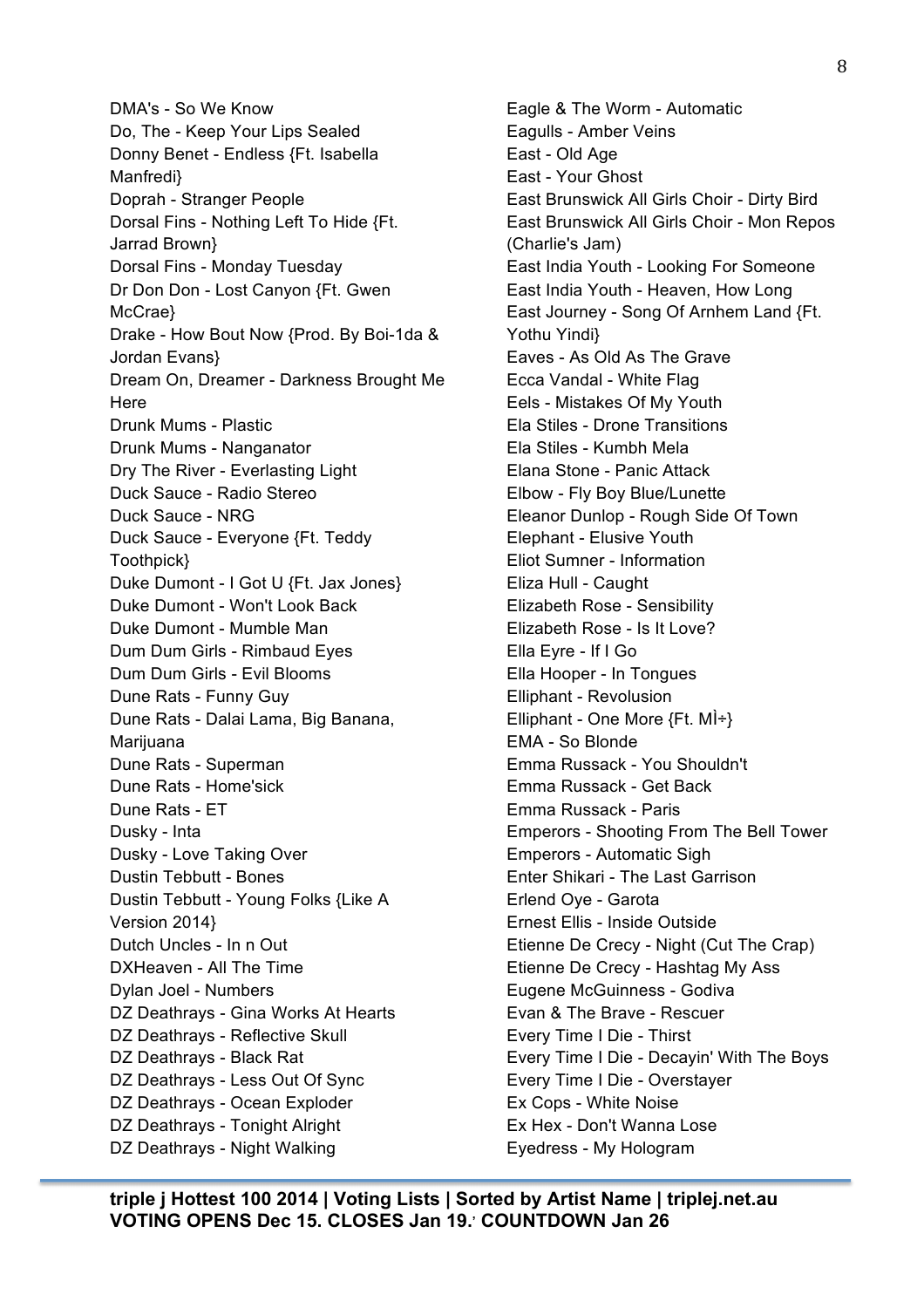Fabergettes, The - Ready To Go Fait - Slow Glow Fait - Halcyon Faith No More - Motherfucker Falls - Into The Fire Fat Freddy's Drop - Slings And Arrows Fat White Family, The - I Am Mark E Smith Fatima - Ridin' Round (Sky High) Felicity Groom - Higher, Higher, Taller, Taller Felicity Groom - Move Your Muscles Fences - Arrows {Ft. Macklemore & Ryan Lewis} Fever The Ghost - Source Fieldings - Come Easy At Me Fieu - Put It On The Line Firekites - The Counting Firekites - Fallen First Aid Kit - Cedar Lane First Aid Kit - Master Pretender First Aid Kit - The Bell First Aid Kit - Stay Gold First Aid Kit - Love Interruption {Like A Version 2014} First Aid Kit - My Silver Lining Fishing - Your Mouth {Ft. Jonas Nicholls} Fishing - Chi Glow Fishing - Nineteen/Boy Wunder {Ft. Alister Wright} FKA twigs - Two Weeks FKA twigs - Lights On FKA twigs - Video Girl FKA twigs - Give Up FKA twigs - Pendulum FKA twigs - Numbers FKA twigs - Closer Flamingo - Heavy Steps Flamingo - Drip Away Flex Cop - Placebo Flight Facilities - Two Bodies {Ft. Emma Louise} Flight Facilities - Hold Me Down {Ft. Stee Downes} Flight Facilities - Heart Attack {Ft. Owl Eyes} Flight Facilities - Merimbula Flight Facilities - Down To Earth Flight Facilities - Sunshine {Ft. Reggie Watts}

Flight Facilities - Waking Bliss Flight Facilities - Apollo Flight Facilities - Why Do You Feel {Ft. Bishop Nehru} Flux Pavilion & Steve Aoki - Steve French Flying Lotus - Turkey Dog Coma Flying Lotus - Never Catch Me {Ft. Kendrick Lamar} Flying Lotus - Ideas {Ft. Mapei} {Prod. by DJ Mehdi} Flying Lotus - Coronus, The Terminator Flyying Colours - Not Today Foo Fighters - Something From Nothing Foo Fighters - The Feast And The Famine Foo Fighters - Outside Foo Fighters - Subterranean Food Court - She's Away Food Court - 14 Years Young Foreign/National - All Honesty Foreign/National - Life Tourist Fortunes. - Keeper Fortunes. - Paper Thin Foster The People - Are You What You Want To Be Foster The People - Ask Yourself Foster The People - Nevermind Foster The People - Pseudologia Fantastica Foster The People - Best Friend Foster The People - The Truth Foster The People - Coming Of Age FourPlay String Quartet - This Machine Fox & Fowl - Jungle Punch Foxsmith - Pentimento Foxygen - How Can You Really Fozzey & VanC - Gimme Love Fractures - Won't Win Fractures - It's Alright Frames & Elizabeth Rose - Anywhere Frames & Elizabeth Rose - Intentions Francois & The Atlas Mountains - La Verite Fraser A Gorman - Book Of Love Freddie Gibbs & Madlib - Uno Freddie Gibbs & Madlib - Shame {Ft. BJ The Chicago Kid} Freddie Gibbs & Madlib - High {Ft. Danny Brown}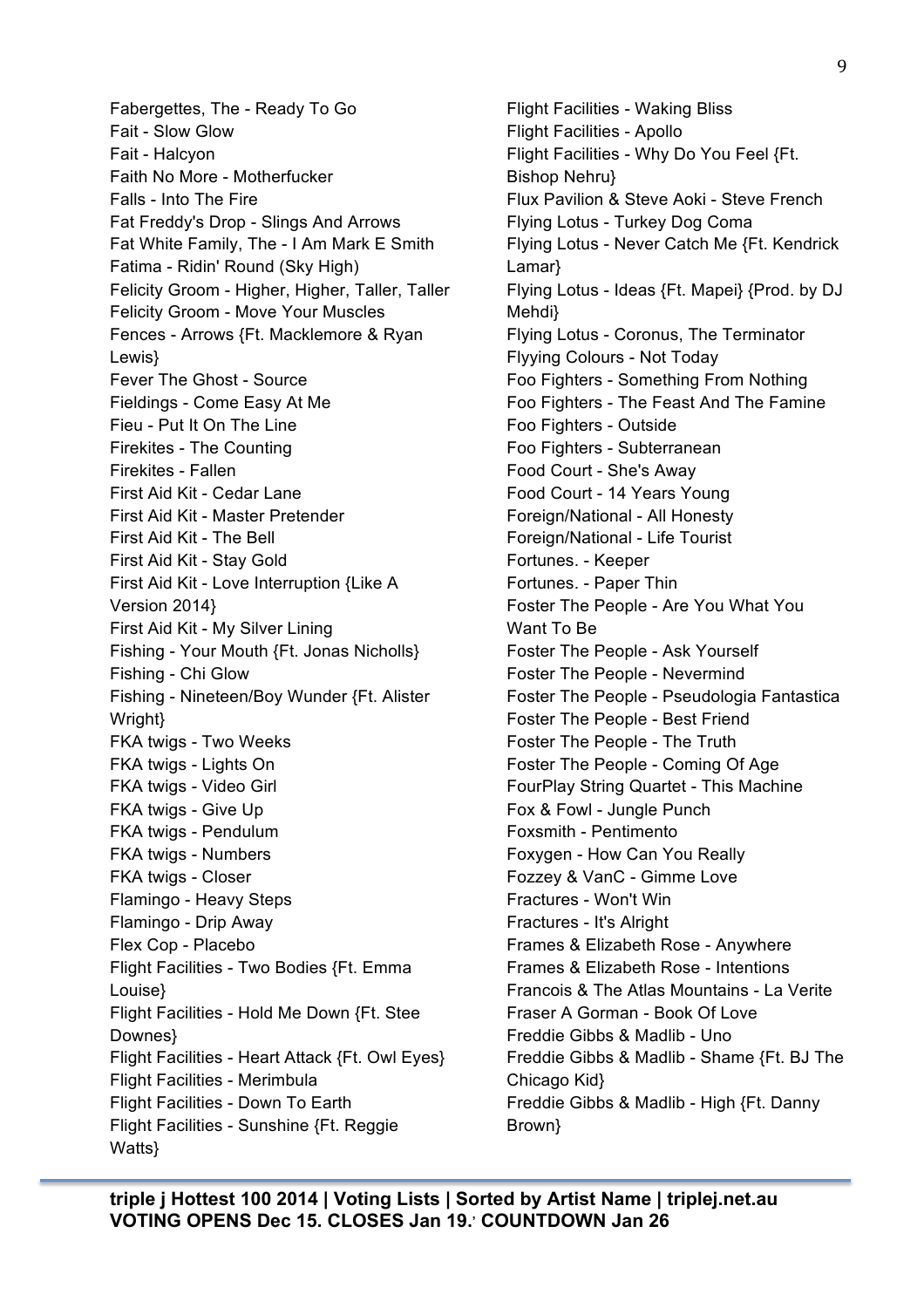Freddie Gibbs & Madlib - Robes {Ft. Domo Genesis/Earl Sweatshirt} French Montana - Ain't Worried About Nothin' Friend Within - The Renegade Friendships - Ghost Hear Frowning Clouds, The - No Blues Fryars - Prettiest Ones Fly Highest Fryars - Cool Like Me FTSE - Utopia Fucked Up - Paper The House Fucked Up - Led By Hand Fujiya & Miyagi - Flaws Funeral For A Friend - You've Got A Bad Case Of The Religions Funkoars - The D Furrs, The - Get On Your Horse Future - Benz Friendz (Whatchutola) {Ft. Andre 3000} Future - I Won {Ft. Kanye West} Future - I Be U Future Islands - Spirit Future Islands - Seasons (Waiting On You) Gallows - Chains Gang Of Youths - Riverlands Gang Of Youths - Poison Drum Gang Of Youths - Benevolence Riots Gaslight Anthem, The - Stay Vicious Gaslight Anthem, The - Get Hurt Gaslight Anthem, The - Rollin' And Tumblin' Gay Paris - Draw, You Harlequin Saints! GEMS - Scars Generik - The Weekend {Ft. Nicky Van She} Gengahr - Powder Gengahr - Bathed In Light Geoffrey O'Connor - Her Name On Every **Tongue** George Maple - Talk Talk George Maple - Vacant Space Georgia Fair - Break Gerard Way - No Shows Ghost Inside, The - Avalanche Ghost Inside, The - Dear Youth (Day 52) Ghost Inside, The - With The Wolves Ghost Inside, The - Out Of Control Ghostface Killah - Love Don't Live Here No More {Ft. Kandace Springs}

Ghostface Killah & BADBADNOTGOOD - Gunshowers {Ft. Elzhi} Ginger And The Ghost - Call Up The Whales Giorgio Moroder - 74 Is The New 24 Girlpool - Blah Blah Blah GL - Won't You See GL - What Happened To Us GL - Take Me Back Glass Animals - Gooey Glass Animals - Holiest {Ft. Tei-Shi} Glass Animals - Pools Glass Animals - Black Mambo Glass Animals - Walla Walla Glass Animals - Flip Glass Animals - Love Lockdown {Like A Version 2014} Glass Animals - Hazey Glass Ocean - Light Of The Moon Glass Skies - Highway Glass Skies - Lemonade Goat - Hide From The Sun Goat - Words GodWolf - So Much More Than Me GodWolf - See It Through Gold Fields - Hold Me Gold Is For The Golden Team - Gimme Something Gold Panda - Clarke's Dream Golden Features - Tell Me {Ft. Nicole Millar} Golden Features - Guillotine GoldLink - Sober Thoughts {Ft. Kaytranada} Goldroom - Till Sunrise {Ft. Mammals} Gooch Palms, The - Trackside Daze Good Sports, The - Out Of The Way Good Sports, The - No Sleep Pt. 2 Gordi - Nothing's As It Seems Gorgon City - Ready For Your Love {Ft. MNEK} Gorgon City - Here For You {Ft. Laura Welsh} GOVS - Australian Summer GOVS - There Comes A Time {Ft. San Mei} Grace - Pluto Grace Barbe - Afro-Sega Grace Mitchell - Broken Over You Grand Pavilion - Weightless Graphic Characters - Back To Hell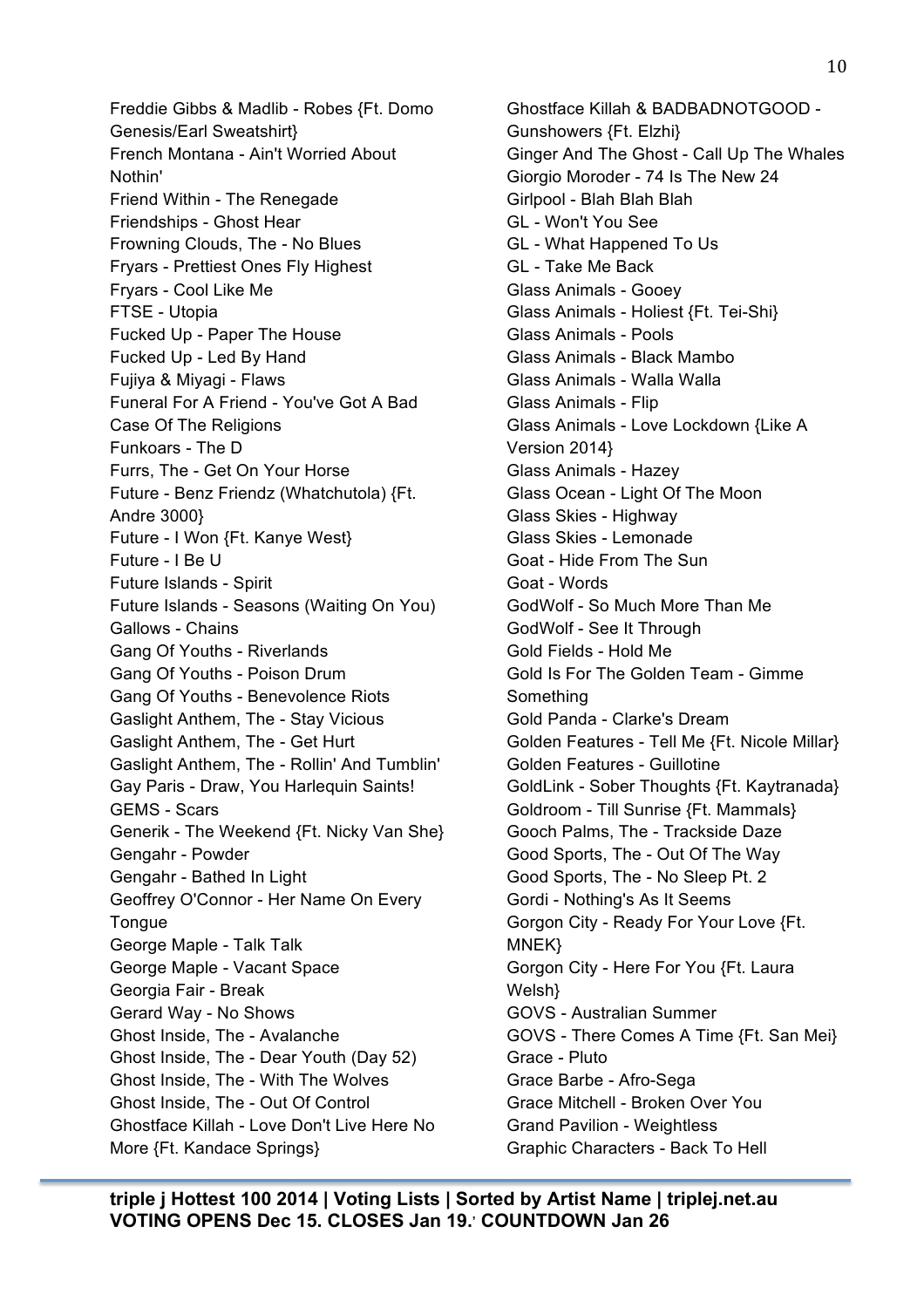Grates, The - Call Me Grates, The - Holiday Home Grates, The - 7-Eleven Grates, The - Dirty Hands Grates, The - It Won't Hurt Anymore Grates, The - Wild One Grates, The - Friends With Scum Grates, The - Wish I Was Alone Graveyard Train - Takes One To Know One Green Stone Garden - Steam Grenadiers - Factotum Greta Mob - Gypsy Town [Revisited] {Ft. Spencer P Jones} Greys - Guy Picciotto Grimes - Go {Ft. Blood Diamonds} Griswolds, The - Beware The Dog Griswolds, The - 16 Years Griswolds, The - Riptide {Like A Version 2014} GRMM - Electrify {Ft. Father Dude} GRMM - Circles {Ft. Yasmin} Grouplove - Spiderhead {Like A Version 2014} Grum - Tears Guerre - Deatheat Gum - Misunderstanding Gunns - The Fool GusGus - Airwaves GXNXVS - Easily Haerts - Giving Up Hailer - Digging Holes HAIM - My Song 5 {Ft. A\$AP Ferg} Halcyon Drive - Whitewash Hamilton Leithauser - Alexandra HAMJAM - Love Hannah Joy - Shiver, Wither Hannah Joy - Fire In Your Eyes Hanni El Khatib - Moonlight Harmony - Water Runs Cold Harpoons, The - Unforgettable Harpoons, The - Can We Work This Out Harts - Lovers In Bloom Harts - Angels Walk Below Harts - Red & Blue Harts - When A Man's A Fool Hatch - New Direction Hau - So Deep

Hau - Back On the Job Hawk House - My Mind is a Weapon Hawk House - Chill Pill (Experiment 2) Hayden Calnin - Comatose Hello Satellites - Hollering Saints Hermitude - Ukiyo Herve - Tear The House Up {Ft. Zebra Katz} Hey Geronimo - The Girl Who Likes Me Hey Geronimo - Finale Hiatus Kaiyote - By Fire Highasakite - Since Last Wednesday Highasakite - Darth Vader Highasakite - Heavenly Father {Like A Version 2014} High-Tails - Bending Over Backwards High-Tails - Aztecks Hilltop Hoods - Won't Let You Down {Ft. Maverick Sabre} Hilltop Hoods - The Art Of The Handshake Hilltop Hoods - Walking Under Stars Hilltop Hoods - Cosby Sweater Hilltop Hoods - Pyramid Building Hilltop Hoods - Rumble, Young Man, Rumble {Ft. Dan Sultan} Hilltop Hoods - Brainbox {Ft. Drapht} Hilltop Hoods - I'm A Ghost Hilltop Hoods - Live & Let Go {Ft. Maverick Sabre/Brother Ali} History Of Apple Pie, The - Don't You Wanna Be Mine? HNNY - Oma Doris Hockey Dad - I Need A Woman Hockey Dad - Seaweed Hold Fast For Now - Horizon Hold Steady, The - Spinners Holiday Sidewinder - Carousel Holidays, The - Home Holidays, The - Long Now Holidays, The - Please Forget Holidays, The - Simple Pleasures Holidays, The - Outsiders Holidays, The - Tongue Talk Holidays, The - Is This How You Feel? {Like A Version 2014} Holy Fuck - Sabbatics Holy Holy - House Of Cards Holy Holy - History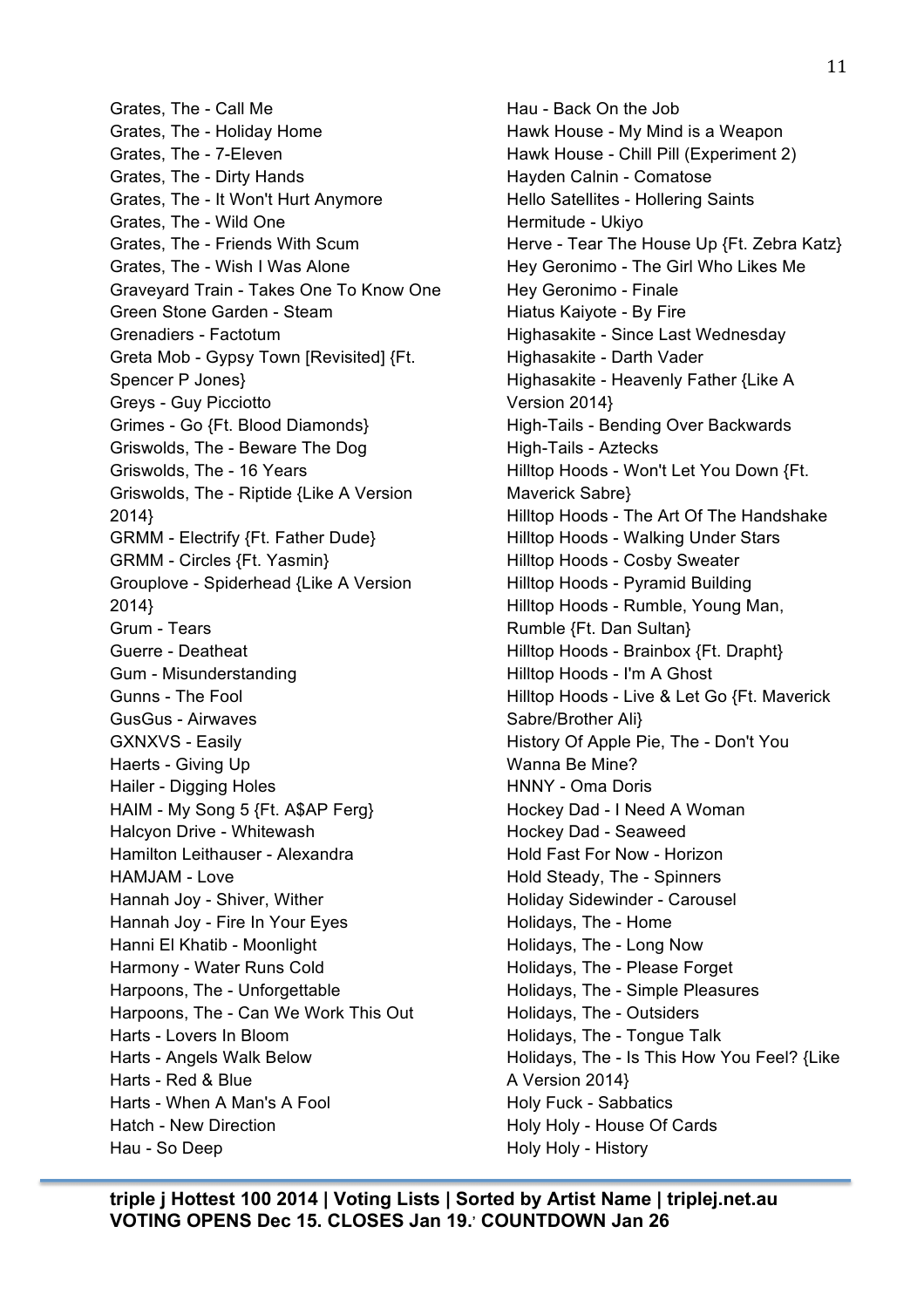Holy Holy - Love Will Tear Us Apart {Like A Version 2014} Homeboy Sandman - Bad Meaning Good Hoodlem - IGOTU Hoodlem - Old Friend Hookworms - On Leaving Hookworms - Radio Tokyo Hooray For Earth - Keys Hopium - Dreamers {Ft. Phoebe Lou} Horror My Friend - Nothing Horror My Friend - Kaleidoscope Horrors, The - I See You Horrors, The - So Now You Know Hospitality - I Miss Your Bones Hot Since 82 - Restless Howler - Don't Wanna Howling Bells - Slowburn HTRK - Give It Up HTRK - Blue Sunshine Hudson & Troop - Frameless Hudson & Troop - Flying Close Hudson Mohawke - Chimes Hudson Mohawke - Chimes (Remix) {Ft. Pusha-T, Future, French Montana & Travi\$ Scott} Hundred Waters - Murmurs Hurray For The Riff Raff - No One Else Husband - Caught Husky - I'm Not Coming Back Husky - Saint Joan HWLS - 004 {Ft. Noah Breakfast} HWLS - 1 I Am Giant - Death Of You I Am The Avalanche - Shape I'm In I Killed The Prom Queen - To The Wolves I Killed The Prom Queen - Thirty One And Sevens I Know Leopard - Hold This Tight I Know Leopard - Daisy Eyes I Know Leopard - Perfect Picture I, A Man - In Time Ibeyi - Oya Ibeyi - River Iceage - Forever Iceage - The Lord's Favorite Illy - Tightrope {Ft. Scarlett Stevens} In Flames - Rusted Nail

In Hearts Wake - Divine In Hearts Wake - Earthwalker {Ft. Joel Birch} In Hearts Wake - Afterglow Indian Summer - Shiner {Ft. Ginger & The Ghost} Infants, The - Halves Infants, The - Ape Interpol - All The Rage Back Home Interpol - Ancient Ways Interpol - My Blue Supreme Interpol - My Desire It's A Hoax - Out Of It IYES - Breathe J. Roddy Walston & The Business - Heavy Bells Jaakko Eino Kalevi - When You Walk Through Them All Jack Colwell - Seek The Wilde Jack Colwell & The Owls - Far From View Jack Ladder & The Dreamlanders - Come On Back This Way {Ft. Sharon Van Etten} Jack Ladder & The Dreamlanders - Her **Hands** Jack White - Lazaretto Jack White - Three Women Jack White - Would You Fight For My Love? Jack White - Just One Drink Jack White - Alone In My Home Jack White - That Black Bat Licorice Jack White - High Ball Stepper Jack White - Temporary Ground Jackie Onassis - Special Occasion Jackie Onassis - Drunk In Love {Like A Version 2014} Jackie Onassis - Back Home Again {Ft. Solo} Jackie Onassis - NSY Jagwar Ma - Why'd You Only Call Me When You're High? {Like A Version 2014} Jakarta Criers - Alright For Me Jakarta Criers - Long Way Round Jake Bullit - Pain Killer Jamaica - Two On Two James Curd & Luke Million - Say The Words To You {Ft. Nah Man!} James Vincent McMorrow - The Lakes James Vincent McMorrow - Red Dust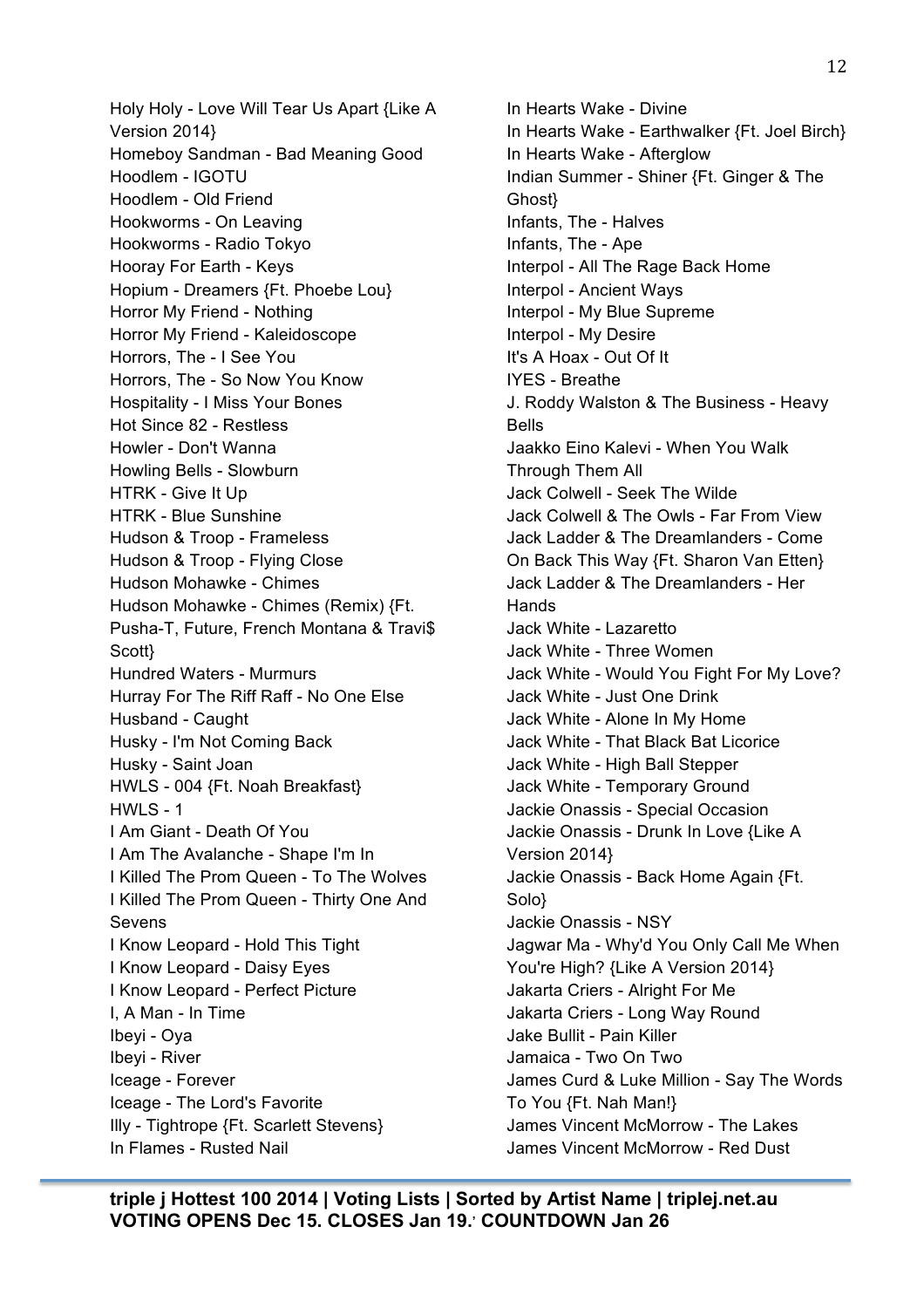James Vincent McMorrow - Gold James Vincent McMorrow - All Points James Vincent McMorrow - Repeating James Vincent McMorrow - Post Tropical James Vincent McMorrow - West Coast {Like A Version 2014} Jamie T - Zombie Jamie T - Limits Lie Jamie T - Don't You Find Jamie T - The Prophet Jamie T - Trouble Jamie T - Rabbit Hole Jamie T - Peter Jamie T - Turn On The Light Jamie xx - Girl Jamie xx - All Under One Roof Raving Jamie xx - Sleep Sound Jane Tyrrell - Wild Waters Jane Tyrrell - The Rush Jane Tyrrell - Echoes In The Aviary Japanese Wallpaper - Waves {Ft. Pepa Knight} Japanese Wallpaper - Breathe In {Ft. Wafia} Japanese Wallpaper - Between Friends {Ft. Jesse Davidson} Jasia - Inverbatim Jay Rock - To The Top {Ft. Kendrick Lamar} Jay Rock - Parental Advisory Jaysways - Infinity {Ft. Nicole Millar} Jen Cloher - Stone Age Brain {Ft. Tim Rogers} Jenny Broke The Window - We Could've Done This Grant Jenny Lewis - The Voyager Jesse Boykins III - Plain Jesse Davidson - Big Bois Gotta Eat Jessie Ware - Tough Love Jezabels, The - Look Of Love Jezabels, The - The Brink Jezabels, The - Time To Dance Jezabels, The - Beat To Beat Jezabels, The - Angels Of Fire Jezabels, The - No Country Jezabels, The - Got Velvet Jezabels, The - Don't Stop Believin' {Like A Version 2014}

Jillionaire & Salvatore Ganacci - Fresh {Ft. Sanjin} Jim-E Stack - Reassuring Jinja Safari - Le Temps De L'Amour {Ft. Okenyo} Joakim - Bring Your Love {Ft. Luke Jenner} Joe Goddard - Cool It Down {Ft. Trim} Joe Goddard - Endless Love {Ft. Betsy} Joelistics - In The Morning Joelistics - Say I'm Good Joelistics - Connect {Ft. Ecca Vandal} Joelistics - Bang The Boogie Joelistics - Out Of The Blue {Ft. Kaity Dunstan} Joey Bada\$\$ - Get Paid Joey Bada\$\$ - Christ Conscious John Butler Trio - Devil Woman John Butler Trio - Spring To Come John Butler Trio - Livin' In The City John Butler Trio - How You Sleep At Night John Butler Trio - Happy {Like A Version 2014} Jon Hopkins - We Disappear {Ft. Lulu James} Jon Hopkins - Form By Firelight Jonathan Boulet - Hold It Down Jonsi - Where No One Goes Jordan LI©ser - Prisoner Of Pride Jose Gonzalez - Every Age Josef Salvat - Open Season JOY. - Captured JOY. - Stone Joyce Manor - Catalina Fight Song Joyce Manor - Schley Joywave - Tongues {Ft. KOPPS} Juan Alban - Universe Juan Maclean, The - Get Down With My Love Juan Maclean, The - A Simple Design Julian Casablancas + The Voidz - Human Sadness Julian Casablancas + The Voidz - Where No Eagles Fly Julian Casablancas + The Voidz - Take Me In Your Army Jungle - Busy Earnin' Jungle - Time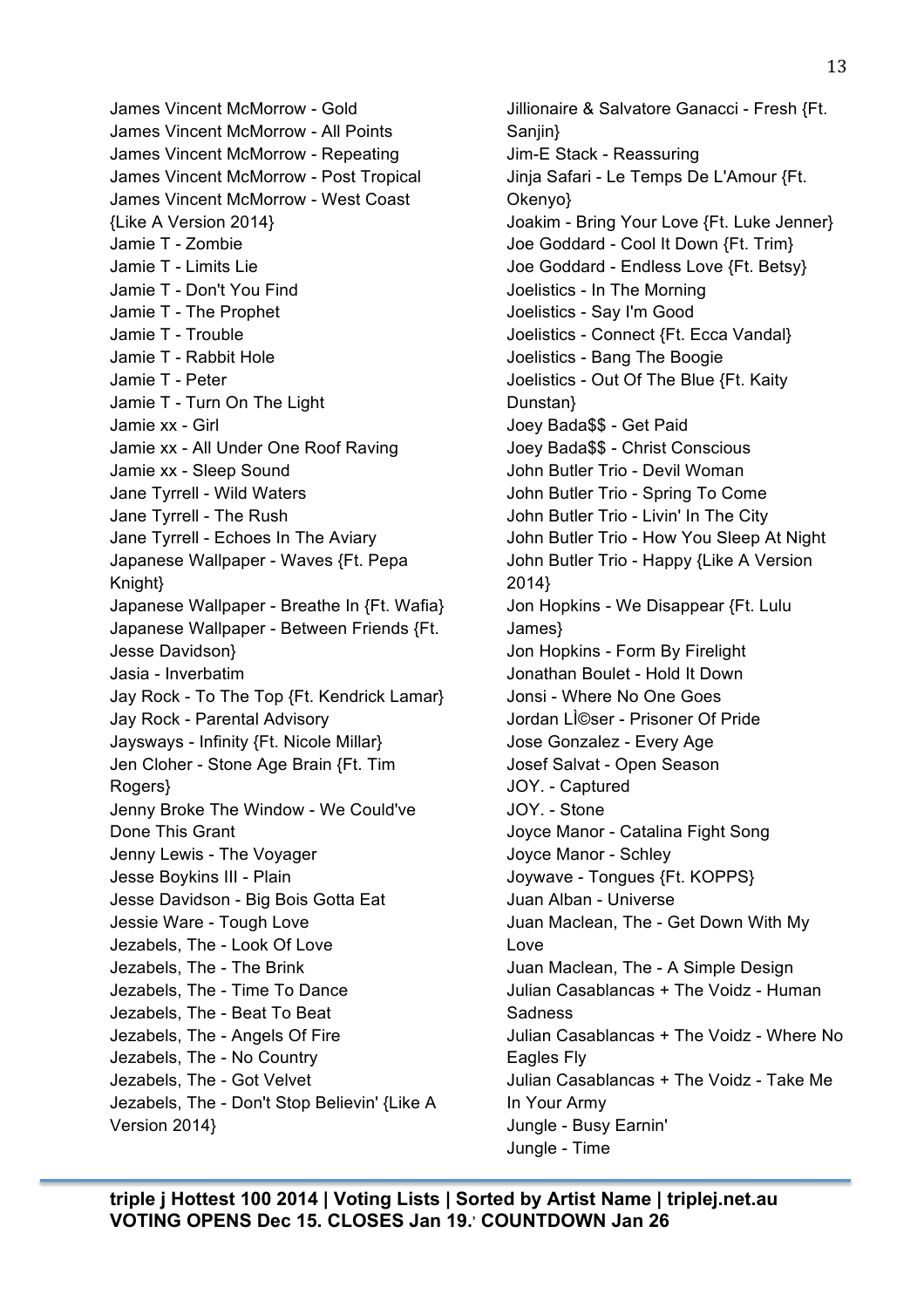Jungle - The Heat Jungle - Accelerate Jungle - Platoon Jungle - Julia Jungle - Crumbler Jungle - Son Of A Gun Just A Gent - Fortaque Just A Gent - Limelight {Ft. Rozes} K21 - Change My Way {Ft. Joy Sparkes} Kailo - Need Ya {Ft. Aela Kae} Kaiser Chiefs - Misery Company Kaiser Chiefs - Ruffians On Parade Karen O - Rapt Karl S. Williams - Time Bomb Karnivool - Hey Now {Like A Version 2014} Kasabian - Eez-Eh Kasabian - Treat Kasabian - Stevie Kasabian - Bumblebeee Kasabian - Sesame Street/Good Vibrations {Like A Version 2014} Kate Boy - Self Control Kate Miller-Heidke - Drama {Ft. Drapht} Kate Miller-Heidke - Jimmy Kate Tempest - Lonely Daze Kathryn Rollins - Cut & Paste It Kaytranada - Leave Me Alone {Ft. Shay Lia} Kele - Doubt Kele - Coasting Kendrick Lamar - i Kevin Drew - Mexican Aftershow Party Keys N Krates - Are We Faded Kid Cudi - Too Bad I Have To Destroy You Now Kid Wave - Gloom Kilo Kish - Curious Kilter - They Say {Ft. Tkay Maidza} Kilter - Coward {Ft. Ngaiire} Kim Churchill - Window To The Sky Kim Churchill - Single Spark Kimbra - 90's Music Kimbra - Goldmine Kimbra - Madhouse Kimbra - Teen Heat Kimbra - Carolina Kimbra - Miracle Kimbra - Rescue Him

Kimbra - Love In High Places Kimbra - Nobody But You KINDNESS - World Restart {Ft. Kelela & Ade} King Creosote - For One Night Only King Creosote - Bluebell, Cockleshell, 1 2 3 King Gizzard & The Lizard Wizard - **Vegemite** King Gizzard & The Lizard Wizard - Hot Wax King Gizzard & The Lizard Wizard - **Cellophane** King Gizzard & The Lizard Wizard - I'm Not In Your Mind King Gizzard & The Lizard Wizard - Hot **Water** King Gizzard & The Lizard Wizard - Am I In Heaven? King Gizzard & The Lizard Wizard - Satan Speeds Up King Gizzard & The Lizard Wizard - Her And I (Slow Jam 2) King Gizzard & The Lizard Wizard - I'm In Your Mind Fuzz King Gizzard & The Lizard Wizard - Empty King Gizzard & The Lizard Wizard - I'm In Your Mind King Tuff - Eyes Of The Muse King Tuff - Madness Kingswood - All Too Much Kingswood - So Long Kingswood - Piece By Piece Kingswood - Micro Wars Kingswood - Side To Side Kingswood - Tremor Kingswood - I Can Feel That You Don't Love Me Kishi Bashi - Philosophize In It! Chemicalize With It! Kishi Bashi - Carry On Phenomenon Kite String Tangle, The - Clair De Lune {Like A Version 2014} Kite String Tangle, The - Arcadia Kite String Tangle, The - Stone Cold Kito & Reija Lee - Starting Line Kito & Reija Lee - Word\$ {Ft. Zebra Katz} Klaxons - There Is No Other Time Klaxons - Children Of The Sun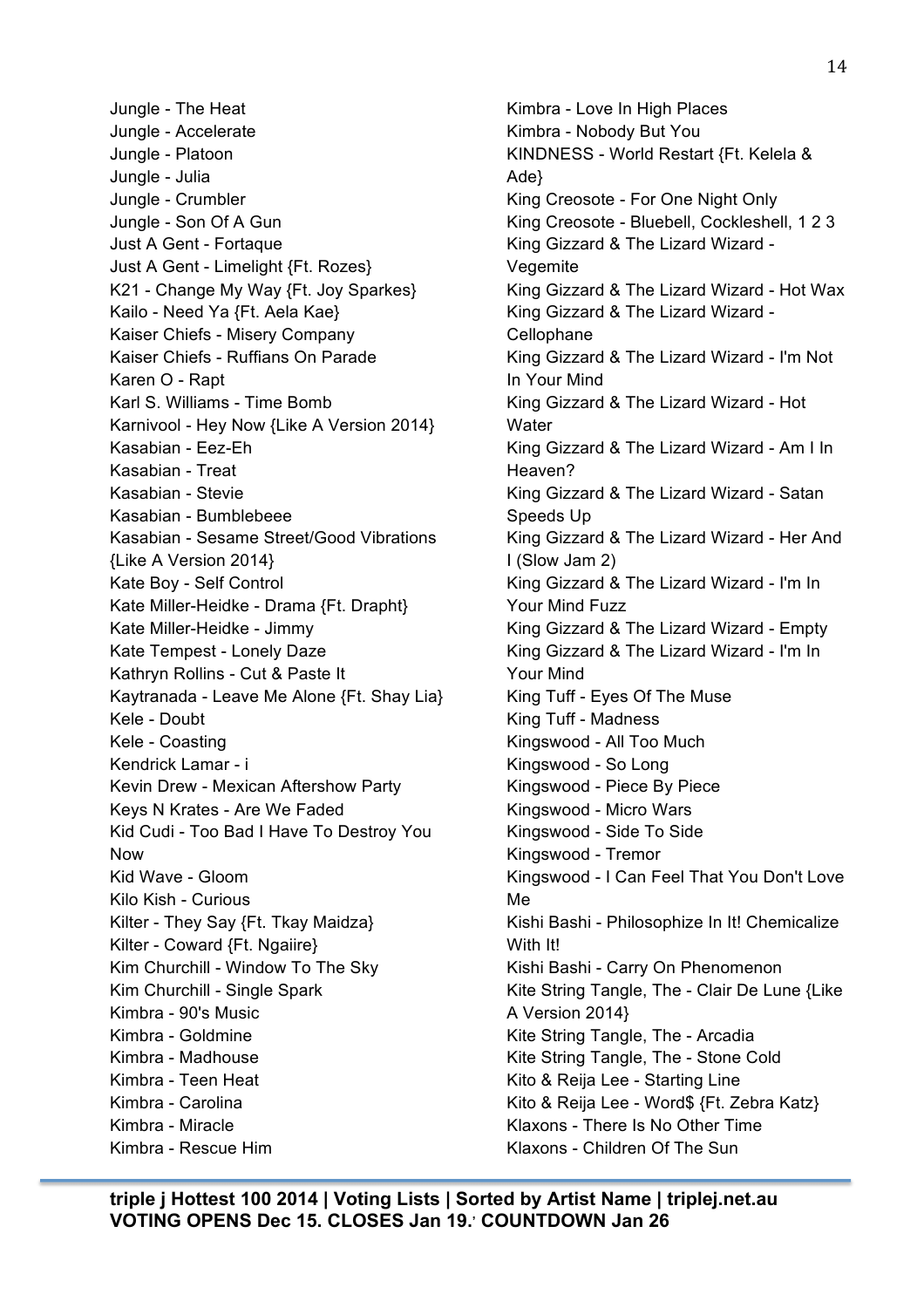Kleerup - Let Me In {Ft. Susanne Sundfor} Klo - Make Me Wonder Klo - False Calls Klo - Under Lie KLP - Decide KLP - Medicine Knife Party - Begin Again Knife Party - Resistance Knife Party - Boss Mode Knife Party - EDM Trend Machine Knife Party - 404 Knife Party - Give It Up Knife Party - D.I.M.H. Knife Party - Superstar Knocks, The - Classic {Ft. Powers} Kooks, The - Down Kooks, The - Around Town Kooks, The - Forgive & Forget Kooks, The - Westside Kooks, The - See Me Now Kooks, The - Bad Habit Kool A.D. - Hickory {Ft. Talib Kweli/Boots Riley} Koolta - All Together Korn - Spike In My Veins KUCKA - Unconditional KUCKA - Divinity Kwabs - Wrong Or Right Kwabs - Pray For Love L D R U - Give It All L D R U & Yahtzel - The Only One La Bastard - Promise Me La Dispute - First Reactions After Falling Through The Ice La Dispute - Woman (In Mirror) La Dispute - SCENES FROM HIGHWAYS 1981/2009 La Dispute - For Mayor In Splitsville La Dispute - Stay Happy There La Roux - Let Me Down Gently La Roux - Uptight Downtown La Roux - Kiss And Not Tell Lana Del Rey - West Coast Lana Del Rey - Cruel World Lana Del Rey - Ultraviolence Lana Del Rey - Shades Of Cool Lana Del Rey - Brooklyn Baby

Lana Del Rey - Sad Girl Lana Del Rey - Pretty When You Cry Lana Del Rey - Money Power Glory Lana Del Rey - Fucked My Way Up To The Top Lancelot - Givin' It Up {Ft. Antony & Cleopatra} Lancelot - Ain't Nothin' Goin' On But The Rent {Ft. Ngaiire} Laneous & The Family Yah - My Care To You Lanie Lane - Celeste Lanie Lane - No Sound Lanks - Green Light Lanks - Brave Man Laura Jean - Don't Marry The One You Love Le Youth - Dance With Me {Ft. Dominique Young Unique} Leaks - Underthought Leaks - Could I Be Left. - When My Body Sleeps Lemaitre - High Tide Lemonade - Stepping Les Sins - Bother Lester The Fierce - January Leure - Lightfields L-FRESH The LION - Survive {Ft. MK-1} L-FRESH The LION - The Fresh Prince Of Bel Air/Mundian To Bach Ke {Like A Version 2014} Lia Mice - Our Heavy Heart Liam Bailey - Villain {Ft. A\$AP Ferg} Liam Finn - Snug As Fuck Liars - Mess On A Mission Lido - I Love You Lido - Money Light Pressure - U Know Me Lil Silva - Mable Lil Silva - First Mark Lil Silva - Don't You Love {Ft. Banks} Lilt - Coming Down Lily Allen - Air Balloon Lily Allen - URL Badman Lisa Mitchell - Wah Ha Lisa Mitchell - Zombie {Like A Version 2014} Little Bastard - High For You Little Bastard - Be My Kind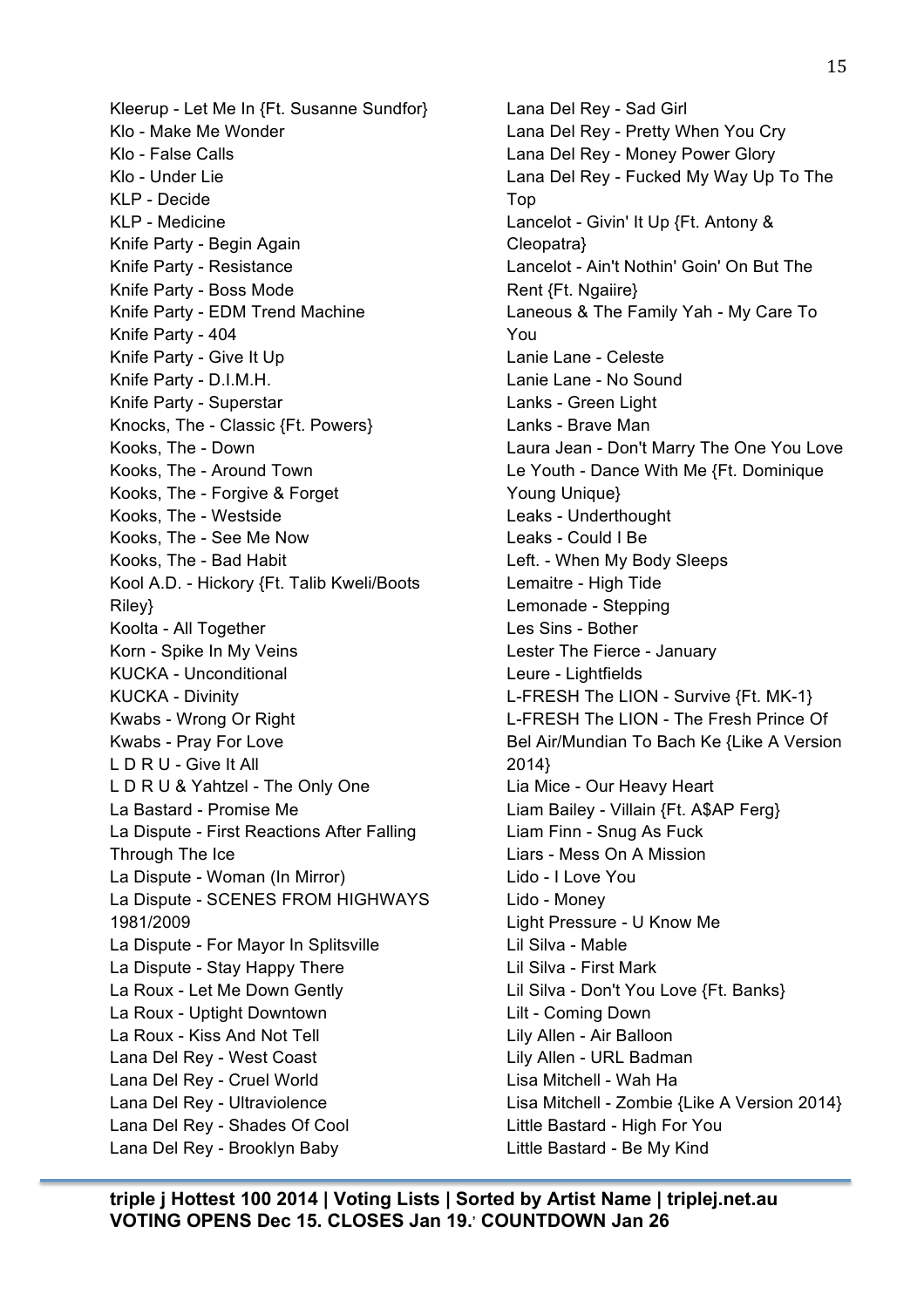Little Casino - That Way Little Dragon - Klapp Klapp Little Dragon - Mirror Little Dragon - Pretty Girls Little Dragon - Paris Little Dragon - Killing Me Little Dragon - Pink Cloud Little Dragon - Let Go Little Dragon - Underbart Little Dragon - Millionaire {Like A Version 2014} Little Hurricane - Sheep In Wolves Clothes Little Matador - Stitch Yourself Up Little May - Dust Little May - Bones Little Odessa - It's About Time Little Simz - Stay Little Simz - Have I Lolawolf - Jimmy Franco Lolawolf - Calm Down LOLO BX - Too Curious {Ft. Alpha} London Grammar - Devil Inside Lone - 2 Is 8 L'Orange - Need You {Ft. Blu} Lorde - Tennis Court (Flume Remix) Lorde - Yellow Flicker Beat Lorde - Retrograde {Like A Version 2014} Lorn - All Corrupt Everything Love & Other Crimes - Pray Woman Love Junkies, The - Chemical Motivation Love Junkies, The - A Fool's Errand Love Of Diagrams - Eyes Love Of Diagrams - Double Negative Low Leaf - Rise Up Lowell - The Bells Lower - Lost Weight, Perfect Skin Lower - Soft Option Lower Plenty - Life/Thrills Lower Plenty - On The Beach Lower Spectrum - Khlever Lower Spectrum - Nocturnal Lowlakes - Replace The Face Lowtide - Blue Movie Lowtide - Held Luca Brasi - Borders & Statelines Luca Brasi - Waves LUCIANBLOMKAMP - Help Me Out

Luke Million - Light & Sound Luke Million - Transylvania Disco Lulu Raes, The - The Way Life Runs Lulu Raes, The - Reputation Luluc - Without A Face Lunatics On Pogosticks - Less Than Sober Lunatics On Pogosticks - Cappuccino Lunice - Can't Wait To Lupa J - Statues Lupa J - Virus Lupe Fiasco - Mission Lurch & Chief - Mother/Father Lurch & Chief - Drop The Game {Like A Version 2014} Lurch & Chief - Keep It Together Lurch & Chief - I'm Not There Lxury - Playground Lxury - Pick You Up Lykke Li - No Rest For The Wicked Lykke Li - Gunshot Lykke Li - Just Like A Dream M83 - I Need You Mac DeMarco - Passing Out Pieces Mac DeMarco - Salad Days Mac DeMarco - Goodbye Weekend Machine Translations - Doom Boogie Ticket Machinedrum - Back Seat Ho Machines Always Win - Windmills Madeon - Imperium Magic Bones - Anytime Anywhere Magic Bones - Round The Block Magic Hands - Tone Magic Hands - Limousine Magician, The - Sunlight {Ft. Years and Years} Majid Jordan - A Place Like This Major Lazer - Sound Bang {Ft. Machel Montano} Major Lazer - Lose Yourself {Ft. RDX/Moksa} Major Lazer - Aerosol Can {Ft. Pharrell Williams} Major Lazer - Come On To Me {Ft. Sean Paul} Mammals - Wolf Manchester Orchestra - Top Notch Manchester Orchestra - Every Stone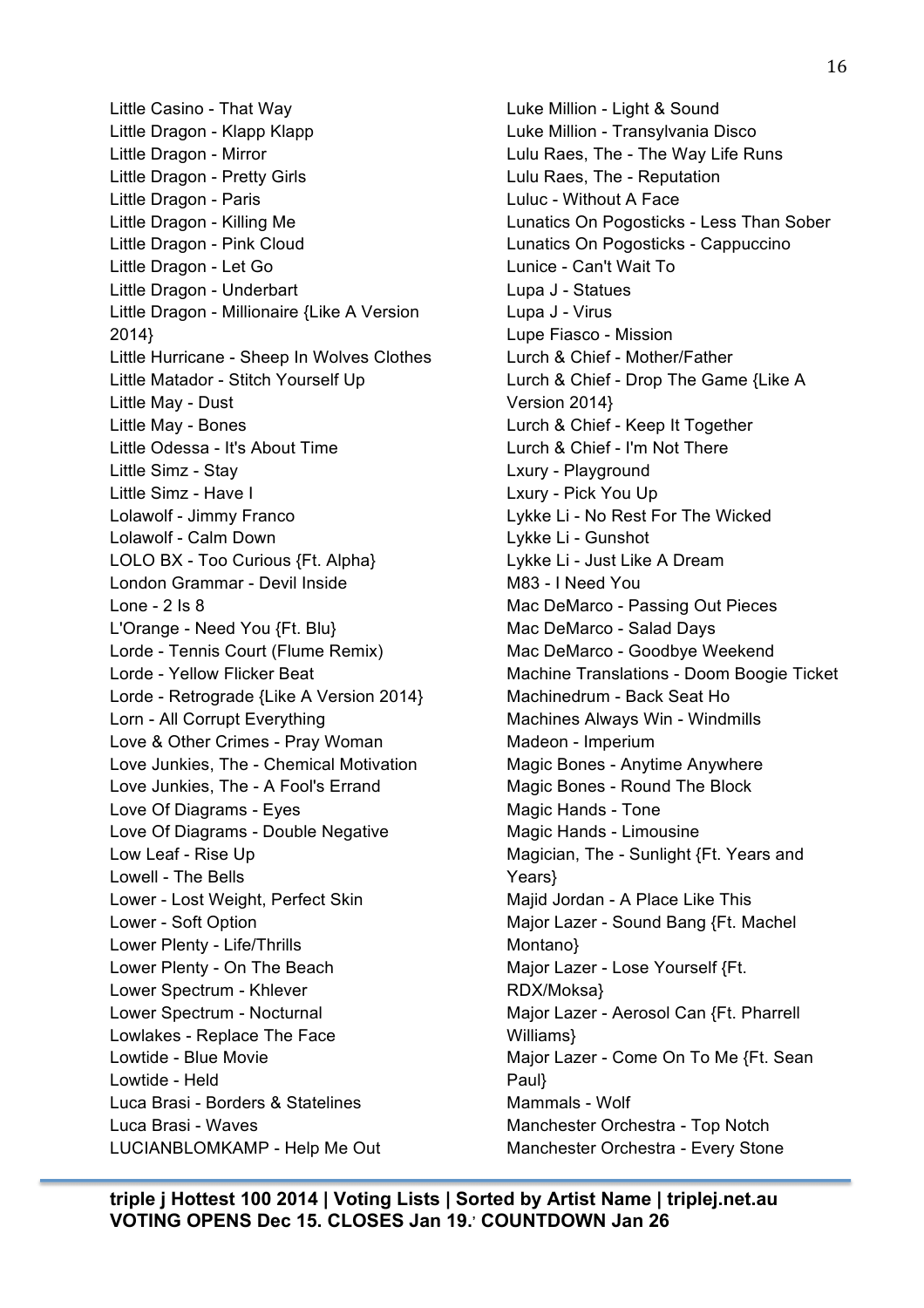Mansionair - Hold Me Down Mantra - The Fear Many Things - Chains Maples - Stars March Of The Real Fly - Flower Marika Hackman - Deep Green Marilyn Manson - Third Day Of A Seven Day **Binge** Mark Ronson - Uptown Funk {Ft. Bruno Mars} Mark Ronson - Daffodils {Ft. Kevin Parker of Tame Impala} Marksman Lloyd - You Won't Be The One {Ft. Whisky Winter} Marksman Lloyd - Hearts {Ft. Caitlin Lloyd} Marksman Lloyd - Rewrite The Ending Marmozets - Move, Shake, Hide Martyr Privates - You Can't Stop Progress Mas Ysa - Shame Mas Ysa - Why Mason - Up In The Vessel Mason - Someone I'm Not {Ft. Lizzie Massey} Mastodon - High Road Mastodon - Once More 'Round the Sun Mat McHugh - More Money Mat Zo - Get Down 2 Get Up {Ft. The Knocks} Mat Zo - Ruffneck Bad Boy Mata & Must - One In A Mill {Ft. Jornick} Mathas - Doctorshopping Mathas - Stone Cold Sober {Ft. Empty} Matt Corby - What The Devil Has Made Mau Power - Freedom {Ft. Archie Roach} Maverick Sabre - Emotion Maybeshewill - In Amber Mazde - Shifted Thoughts {Ft. La Mar} Meg Mac - Bridges {Like A Version 2014} Meg Mac - Roll Up Your Sleeves Meg Mac - Grandma's Hands Megan Washington - Who Are You Megan Washington - Limitless Megan Washington - My Heart Is A Wheel Melody's Echo Chamber - Shirim Men, The - Pearly Gates Men, The - Another Night

Menzingers, The - I Don't Wanna Be An Asshole Anymore Merchandise - Begging For Your Life Merchandise - Figured Out Merchandise - Little Killer Merchandise - Enemy Merchandise - Green Lady Mere Women - Our Street Methyl Ethel - Rogues Metronomy - Love Letters Mia Dyson - When We're Older Miami Horror - Wild Motion (Set It Free) Michelle Xen - Short Term Plan Mick Jones, Paul Simonon, Frank Ocean and Diplo - Hero Mickey Kojak - Feel My Pain {Ft. Tazzy} Midnight Juggernauts - Freefalling Midnight Juggernauts - Cedoption Milky Chance - Stolen Dance Milky Chance - Down By The River Milky Chance - Flashed Junk Mind Milky Chance - Stunner Millions - Clementine Millions - Always Millions - Agony & Ecstasy Milwaukee Banks - Rose Water Milwaukee Banks - Sweater Made Of Gold Milwaukee Banks x Andrei Eremin - Van **Gogh** Mind Over Matter - What They Say {Ft. Bliss n Eso} Mind Over Matter - Shape Another Heart {Ft. Jon Reichardt} Mink Mussel Creek - They Dated Steadily Mink Mussel Creek - Make Out Party Girls Minx - Hold On {Ft. Hannah Joy} Miracle - Been Good Missy Higgins - Shark Fin Blues Missy Higgins - NYE Missy Higgins - Back To The Wall Missy Higgins - Before Too Long {Ft. Amanda Palmer} MNEK - Every Little Word MÌ÷ - Say You'll Be There MÌ÷ - Slow Love MÌ÷ - Maiden MÌ÷ - Dust Is Gone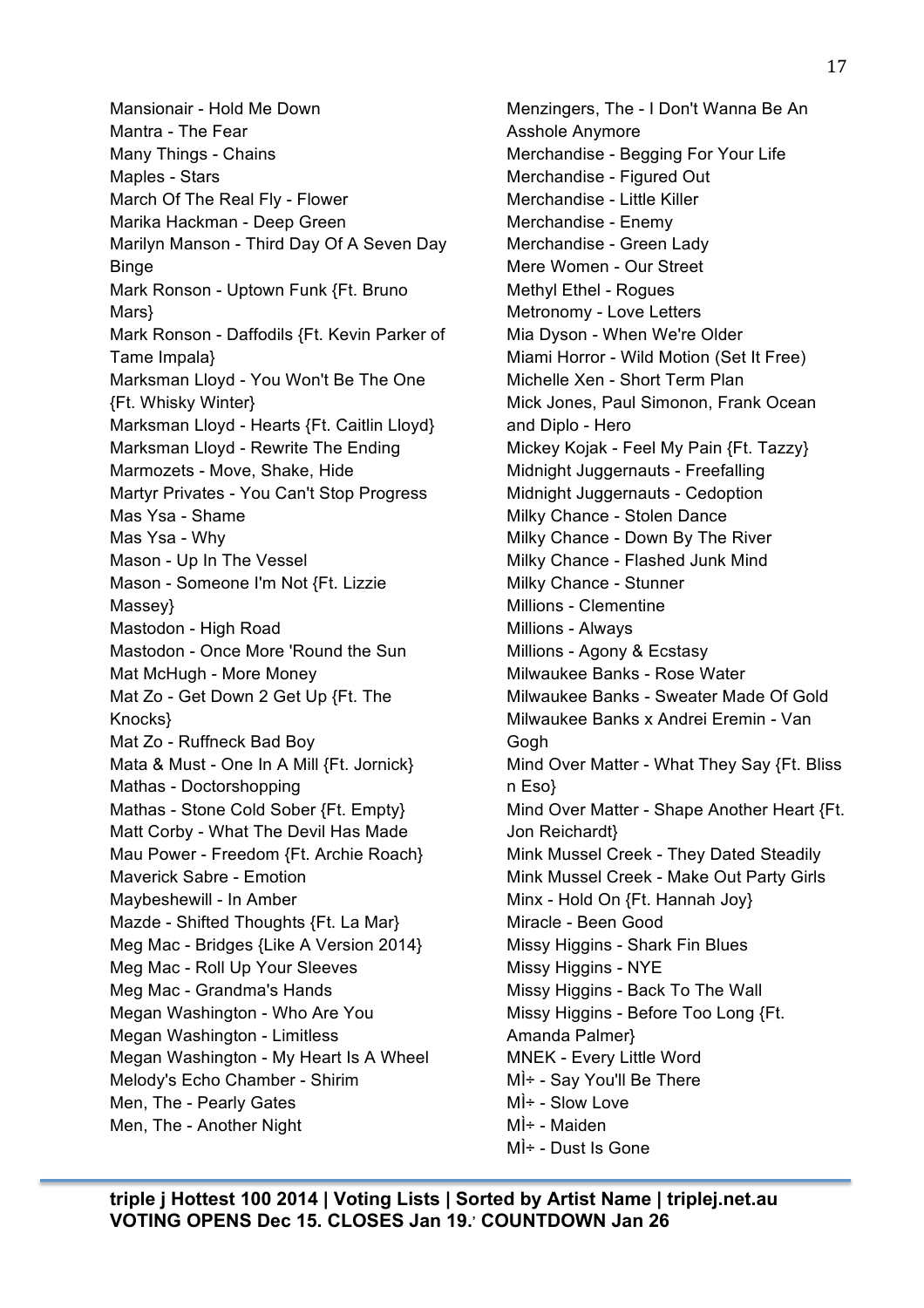Modern Baseball - Your Graduation Modern Baseball - Broken Cash Machine Mogwai - Teenage Exorcists Money For Rope - Hole Like You Mono/Poly - Ra Rise Montaigne - I'm A Fantastic Wreck Montaigne - I Am Not An End Montaigne - Chandelier {Like A Version 2014} Monte - Stay Montgomery - War Cry Montgomery - Pinata Moon Holiday - Rid U Morning Harvey - Girl Euphoria (Come Back To Me) Morning Harvey - T.I.D.E Morrissey - Istanbul Moses Gunn Collective - Shalala Moses Gunn Collective - Mary Mosman Alder - Germland (Of Julien Charbonneau) Mosman Alder - Try Your Luck Motez - Bodyrock Motez - Promise Me Motez - Own Up Movement - Like Lust Movement - Ivory Movie - Ads Movie - Tusk Vegas Mr. Carmack - Something About You Baby {Ft. B-Bravo & Parvizi} Mr Hill & Rahjconkas - Non Stop Mr Little Jeans - Mercy Mr Little Jeans - Good Mistake Mr. Oizo - Machyne MT Warning - Sinking Sun Mt. Mountain - She Runs Mt. Royal - Missing Reward Murlocs, The - Paranoid Joy Murlocs, The - Control Freak Mwansa - Burn This House Mysteries - Deckard Mysteries - Newly Thrown N.A.S.A. - I Shot The Sheriff {Ft. Karen O} Nadus - Nxwxrk Ned Collette - Vanitas Quack NehruvianDOOM - Darkness (HBU)

NehruvianDOOM - Mean The Most NehruvianDOOM - Great Things Nero - Satisfy New Build - The Sunlight New Found Glory - Selfless New Found Glory - The Worst Person New Navy - Heaven New Navy - Rosaline New Navy - Pelican New Pornographers, The - Brill Bruisers N'fa Jones - Money Better Come N'fa Jones - Flying Nicholas Allbrook - 100 K's 'Round Carmel Nicholas Roy - Into The Fire Nick Cave And The Bad Seeds - Give Us A Kiss Nick Mulvey - Nitrous Nick Mulvey - Meet Me There Nicky Night Time - Everybody Together Nicole Millar - Taken Nikki Lane - Right Time Nina Las Vegas x Swick - Don't Send Ninjas, The - Kill 'Em All NO ZU - Raw Vis Vision Northeast Party House - The Haunted Northeast Party House - Sick Boy Northeast Party House - Covered In Chrome {Like A Version 2014} Northeast Party House - Fake Friends Northlane - Rot Notwist, The - Kong Nova Heart - My Song 9 Nova Heart - Ethereal Nun - Evoke The Sleep Occupants, The - Streets Occupants, The - Hindsight Ocean Party, The - Went Out Ocean Party, The - Wading In Ocean Party, The - Head Down Ocean Party, The - Deluded Odd Mob - Is It A Banger? ODESZA - Sun Models {Ft. Madelyn Grant} ODESZA - Memories That You Call {Ft. Monsoonsiren} ODESZA - Say My Name {Ft. Zyra} Of Mice & Men - You're Not Alone Off! - Void You Out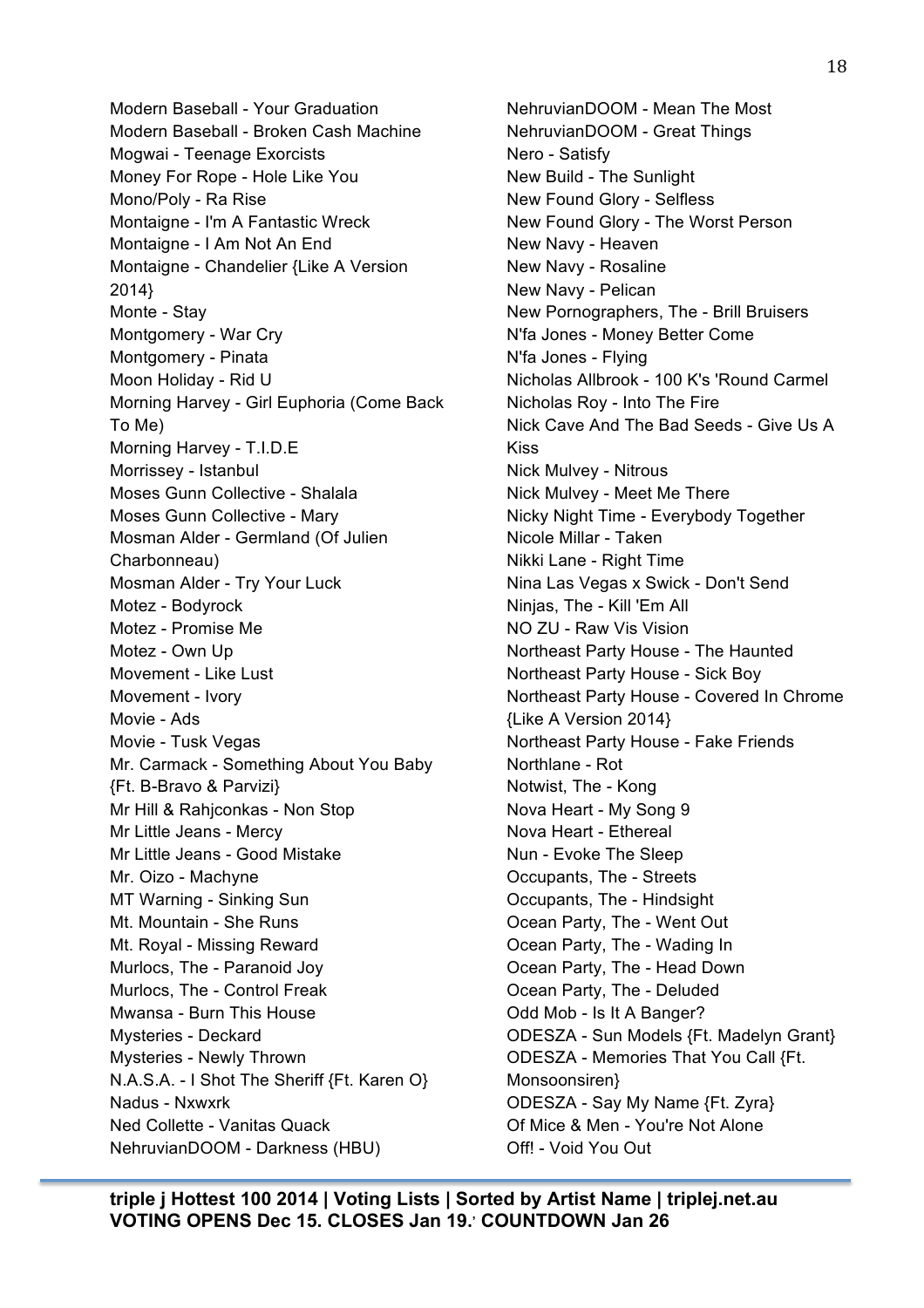Oliver \$ & Jimi Jules - Pushing On Olympic Ayres - Take Flight Olympic Ayres - Control Olympic Ayres - Say My Name One Day - Leave Your Windows Open One Day - Love Me Less OPIA - One Minute Ago Opiuo - Life {Ft. Gift Of Gab & Syreneyiscreamy} Orphans Orphans - Orphan Orphans Orphans - Lighten Up Your Day Orwells, The - Who Needs You Orwells, The - The Righteous Ones Oscar & The Wolf - Princes Oscar & The Wolf - Strange Entity Oscar Key Sung - Holograms Our Man In Berlin - Flight Our Man In Berlin - Cirrhosis Owen Pallett - The Riverbed Owen Pallett - Song For Five & Six Owl John - Red Hand Owls, The - Krakow Owls, The - Ocean Ozomatli - Prendida Paces - Julian {Ft. Erin Marshall} Paces - Can't Touch Me {Ft. Madeline Vida} Paces - Baby Bye {Ft. Just Chris} Paces - On My Mind {Ft. YOUTH} Pains Of Being Pure At Heart, The - Simple And Sure Painted Ladies, The - Stranger In My **Country** Palms - A Supposedly Fun Thing I'll Never Do Again Panama - Strange Feeling Panama - Stay Forever Panda Bear - Mr Noah Papa Vs Pretty - Smother Papa Vs Pretty - Give Me A Reason Not To Papa Vs Pretty - Suburban Joan Of Arc Papa Vs Pretty - To Do Papa Vs Pretty - Million Different Ways Papa Vs Pretty - Whatever Works Papa Vs Pretty - Rain Check Para One - You Too Parquet Courts - Sunbathing Animal Parquet Courts - Instant Disassembly

Parquet Courts - Black & White Parquet Courts - What Color Is Blood? Patrick James - Message patten - Drift Paul Kelly - Keep On Coming Back For More {Ft. Clairy Browne} Peace - Money Peace - Lost On Me Peaking Lights - Breakdown Peaking Lights - Everyone And Us Pearls - Big Shot Peep Tempel, The - Carol Peep Tempel, The - Big Fish Peep Tempel, The - Gettin' On By Peking Duk - High {Ft. Nicole Millar} Peking Duk - Take Me Over {Ft. SAFIA} Peking Duk - Can't Get You Out Of My Head {Like A Version 2014} Pennywise - Violence Never Ending Pepa Knight - Clams Perfect Pussy - Big Stars Perfect Pussy - Interference Fits Perfume Genius - Queen Peter Bibby - Hates My Boozin' Phantogram - Fall In Love Pharoahe Monch - Bad MF Pharrell Williams - Marilyn Monroe Pharrell Williams - Hunter Pharrell Williams - Gust of Wind Philip Selway - Coming Up For Air Phonat - Never PHOX - Slow Motion Pigeon - Settle In Pigeon - Climbing Trees Pinch Hitter - Nine-To-Fine Pinch Hitter - Body Clocks Pixies - Bagboy Pixies - Greens and Blues Plague Vendor - Black Sap Scriptures Plague Vendor - Breakdance On Broken Glass Planningtorock - Misogyny Drop Dead Playmode - Never Let Go Playwrite - Lady Oracle Pluto Jonze - All Washed Up Pluto Jonze - Sucker Pluto Jonze - Wear Purple At My Funeral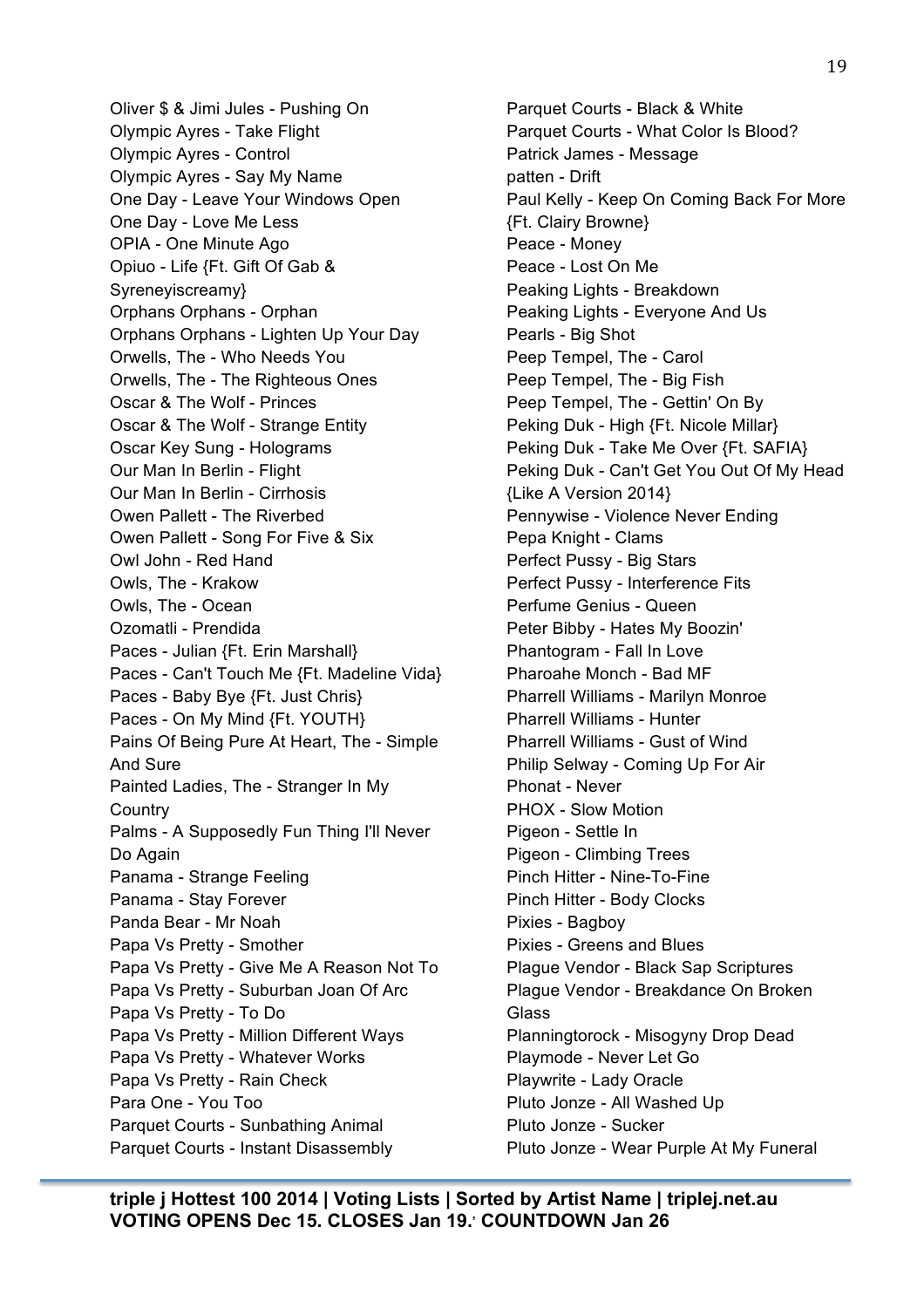Polica - Raw Exit Pomo - Aerobix Pond - Colouring The Streets Pond - Elvis' Flaming Star Popcaan - Hold On Popstrangers - Country Kills Popstrangers - Distress Porter Robinson - Sea Of Voices Porter Robinson - Sad Machine Porter Robinson - Lionhearted {Ft. Urban Cone} Porter Robinson - Divinity {Ft. Amy Millan) Porter Robinson - Flicker Preatures, The - Better Than It Ever Could Be Preatures, The - Two Tone Melody Preatures, The - Blue Planet Eyes Preatures, The - Somebody's Talking Preatures, The - Ordinary Preatures, The - Rock And Roll Rave Preatures, The - Whatever You Want Preatures, The - Cruel Preatures, The - Business, Yeah Presets, The - Goodbye Future Presets, The - No Fun Pretty Littles, The - Tegan Victoria Prince - Breakdown Prince - Clouds Priory - Weekend Problems - Capture Me Public Access TV - Rebounder Pulled Apart By Horses - Lizard Baby Pulled Apart By Horses - Hot Squash PUP - Guilt Trip PUP - Reservoir Purple - Target QT - Hey QT RAC - Tear You Down {Ft. Alex Ebert} RAC - Hollywood {Ft. Penguin Prison} RAC - Hard To Hold {Ft. Tegan & Sara} RAC - Ready For It {Ft. St Lucia} Radio Dept., The - Death To Fascism Rae Sremmurd - No Flex Zone Rainy Day Women - Mrs. Jones Rainy Day Women - Distance RAJ - Let Me Love You Raleigh Ritchie - Bloodsport

Raleigh Ritchie - Cuckoo {Ft. Little Simz} Raleigh Ritchie x The Internet - Chased Ramona Lisa - Backwards And Upwards Rancid - Evil's My Friend Rat & Co - Vocal Insanity Rat & Co - Samurai Ratking - Canal Ratking - Eat Ratking - So Sick Stories {Ft. King Krule} Ratking - So It Goes Raury - God's Whisper Raury - Cigarette Song Raury & Vancouver Sleep Clinic - Superfly Real Estate - Talking Backwards Real Estate - Past Lives Redcoats - Trouble In You Redinho - Playing With Fire Redspencer - Tell Remi - Livin Remi - Tyson Remi - Raw x Infinity Remi - F.O.H (For Opinionated Humans) Remi - XTC Party // H.O.B. Remi - Ode To Ignorance Remi - Aviation (Disco Weed) Remi - Dope With No Seeds // Re-Lacks Retiree - Together Retiree - Altruisme Reuben And The Dark - Rolling Stone Ribongia - Slave Trade Ribongia - Save The Children Richard in Your Mind - Hammered Richard In Your Mind - Ponderosa Rick Ross - Sanctified {Ft. Kanye West/Big Sean} Rise Against - I Don't Want To Be Here Anymore Rise Against - The Great Die-Off Rise Against - Tragedy + Time Rise Against - The Black Market Rise Against - The Eco-Terrorist In Me Rise Against - A Beautiful Indifference Rise Against - Zero Visibility Rise Against - Awake Too Long Rise Against - Bridges Riton - The Same {Ft. Irfane} RL Grime - Core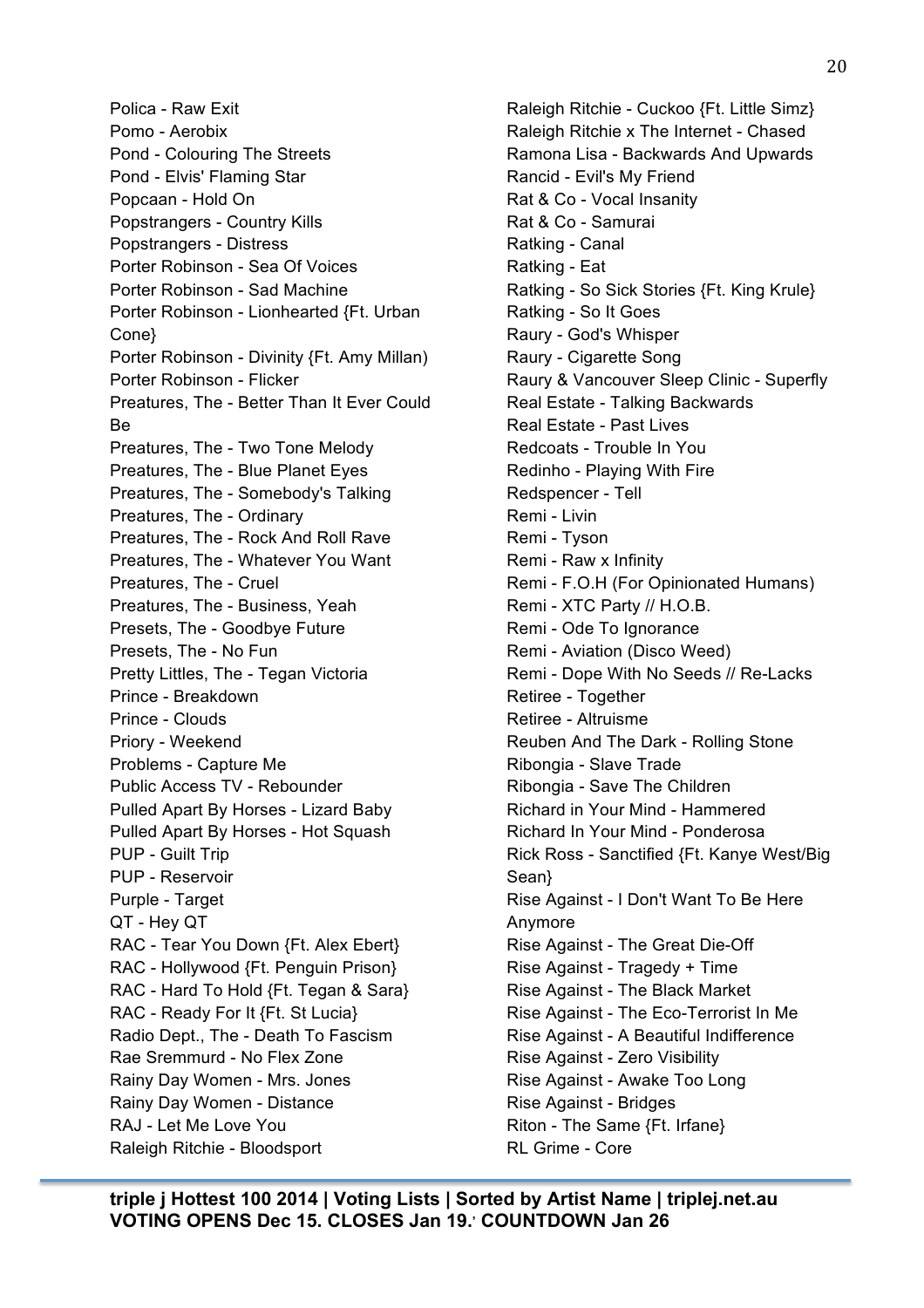RL Grime - Reminder {Ft. How To Dress Well} RL Grime - Scylla RL Grime & What So Not - Tell Me Robbie Miller - Sunday Robert DeLong - Long Way Down Robert Muinos - I Was Dreaming Robert Muinos - Next Door Roku Music - Collider Roland Tings - Floating On A Salt Lake Roland Tings - Devotion Rolls Bayce - Don't Get Me Wrong Rolls Bayce - On My Own Rome Fortune - The Experiment {Ft. OG Maco} Rome Fortune - Friends Maybe {Ft. I Love Makonnen} Roots, The - When The People Cheer Roots, The - Understand {Ft. Dice Raw & Greg Porn} Rosie Lowe - Water Came Down Route 94 - Fly 4 Life Route 94 - My Love {Ft. Jess Glynne} Royal Blood - Figure It Out Royal Blood - You Can Be So Cruel Royal Blood - Blood Hands Royal Blood - Loose Change Royal Blood - Careless Royal Blood - Ten Tonne Skeleton Royal Blood - Come On Over Royal Blood - Little Monster Royce Wood Junior - Rover RÌ\_yksopp - Skulls RÌ\_yksopp - Sordid Affair RÌ\_yksopp - You Know I Have To Go RÌ\_yksopp - Save Me RÌ\_yksopp - Monument (The Inevitable End Version) {Ft. Robyn} RÌ\_yksopp & Robyn - Do It Again Royston Vasie - Two Fingers Telling You No Ruby Boots - Oh Lover RUFUS - My Number/Charlotte {Like A Version 2014} Ruminaters, The - Long Hair Is Cooler Than Short Hair Run The Jewels - Blockbuster Night Part 1 Run The Jewels - Oh My Darling Don't Cry

Run The Jewels - Close Your Eyes (And Count To Fuck) {Ft. Zack De La Rocha} Run The Jewels - Early {Ft. BOOTS} Run The Jewels - All My Life Run The Jewels - Crown {Ft. Diane Coffee} Run The Jewels - All Due Respect {Ft. Travis Barker} Run The Jewels - Lie, Cheat, Steal Rustie - Raptor Rustie - Attak {Ft. Danny Brown} Rustie - Lost {Ft. Redinho} Ry - Good Morning Ry - Circles Ryan Hemsworth - Snow In Newark {Ft. Dawn Golden Ryan Hemsworth & UV Boi - Gods Sable - Feels So Good Sable - Foolin' Sable - The One {Ft. Kele} SAFIA - Paranoia, Ghosts & Other Sounds SAFIA - You Are The One Sagamore - Feelings Sagamore - Iodine Sahara Beck - Brother Sister Sahara Beck - Pretender Saint Motel - My Type Saintseneca - Uppercutter Sally Seltmann - Catch Of The Day Sally Seltmann - I Will Not Wear Your Wedding Ring Sampology - Shine A Light {Ft. Daniel Merriweather} San Cisco - RUN San Mei - Wars Sans Parents - Coming Back To You Sarah Belkner - With You Saskwatch - Born To Break Your Heart Saskwatch - Give Me A Reason Saskwatch - A Love Divine Saskwatch - Call Your Name Saskwatch - Let Her Go {Like A Version 2014} Savoir - Malala Say Lou Lou - Better In The Dark SBTRKT - NEW DORP. NEW YORK {Ft. Ezra Koenig} SBTRKT - Higher {Ft. Raury}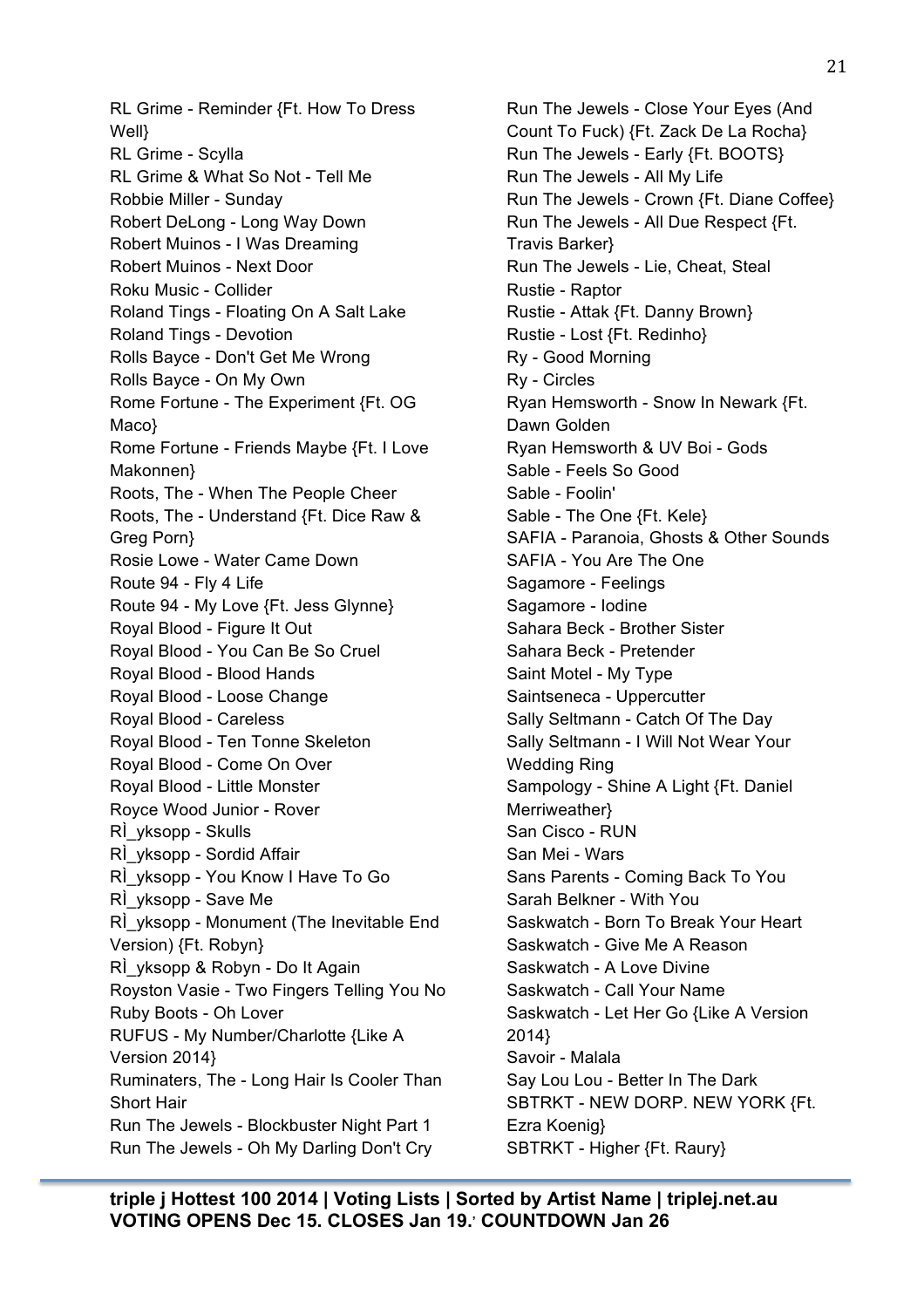SBTRKT - Temporary View {Ft. Sampha} SBTRKT - Everybody Knows SBTRKT - Problem (Solved) {Ft. Jessie Ware} SBTRKT - Gon Stay {Ft. Sampha} SBTRKT - The Light {Ft. Denai Moore} SBTRKT - Voices In My Head {Ft. A\$AP Ferg} SBTRKT - Look Away {Ft. Caroline Polachek} Scenic - Ride The Thrill ScHoolboy Q - Man Of The Year ScHoolboy Q - Blind Threats {Ft. Raekwon} ScHoolboy Q - Break The Bank ScHoolboy Q - Hell Of A Night ScotDrakula - O'Clock Sea Legs - Christopher Strong Sebadoh - State of Mine Seekae - Test & Recognise Seekae - The Worry Seekae - Further Seekae - Monster Seekae - The Stars Below Seun Kuti - IMF Shabazz Palaces - They Come In Gold Shamir - On The Regular Shannon Saunders - Sheets Shannon Saunders - Silly Little Things Sharon Jones & the Dap-Kings - We Get Along Sharon Van Etten - Taking Chances Sharon Van Etten - Your Love Is Killing Me Sheep, Dog & Wolf - Glare Shiba San - Okay Shins, The - So Now What Shiny Joe Ryan - Whatever Happened To The Space Race? Shoot The Sun - Freedom Ride Sia - Hostage Sia - Straight For The Knife Sia - Burn The Pages Sia - Chandelier Siamese Almeida - Heavy Heavy Seed Sid Pattni - Go Back Home {Ft. Meg Mac} Sietta - Agree To Disagree Sietta - I Need You Now Sietta - Let It Go (Jaytee Remix)

Sietta - Let It Go (Urthboy Flip of the Jaytee Remix) Silk Rhodes - Pains Silversix - Love What You Feel Silversun Pickups - Cannibal Simian Mobile Disco - Tangents Sincerely, Grizzly - I'm Nucky Thompson, This Is Atlantic City Sinead Harnett - Paradise Singles - End Of The World Sinkane - How We Be Sinking Teeth, The - You Can't Build A Bike Out Of Muffins Sinks - Fraudulence Sisyphus - Calm It Down Skaters - Miss Teen Massachusetts Skaters - To Be Young In NYC Skaters - Schemers Skaters - Symptomatic Skaters - Fear Of The Knife Skaters - I Wanna Dance (But I Don't Know How) Skaters - Judy Is A Punk {Like A Version 2014} Skrillex - Stranger {Ft. KillaGraham/Sam Dew<sup>}</sup> Skrillex - Recess {Ft. Kill The Noise/Fatman Scoop/Michael Angelakos} Skrillex - Try It Out (Neon Mix) {Ft. Alvin Risk} Skrillex - Coast Is Clear {Ft. Chance The Rapper/The Social Experiment} Skrillex - Ragga Bomb {Ft. Ragga Twins} Skrillex - Fuck That Skrillex - Ease My Mind {Ft. Niki & The Dove} Skrillex - Fire Away {Ft. Kid Harpoon} Skrillex - All Is Fair In Love And Brostep {Ft. Ragga Twins} Sky Ferreira - Boys Sky Ferreira - Ain't Your Right Sky Ferreira - 24 Hours Sky Ferreira - Nobody Asked Me (If I Was Okay) Sky Ferreira - I Blame Myself Sky Ferreira - Omanko Sky Ferreira - Love In Stereo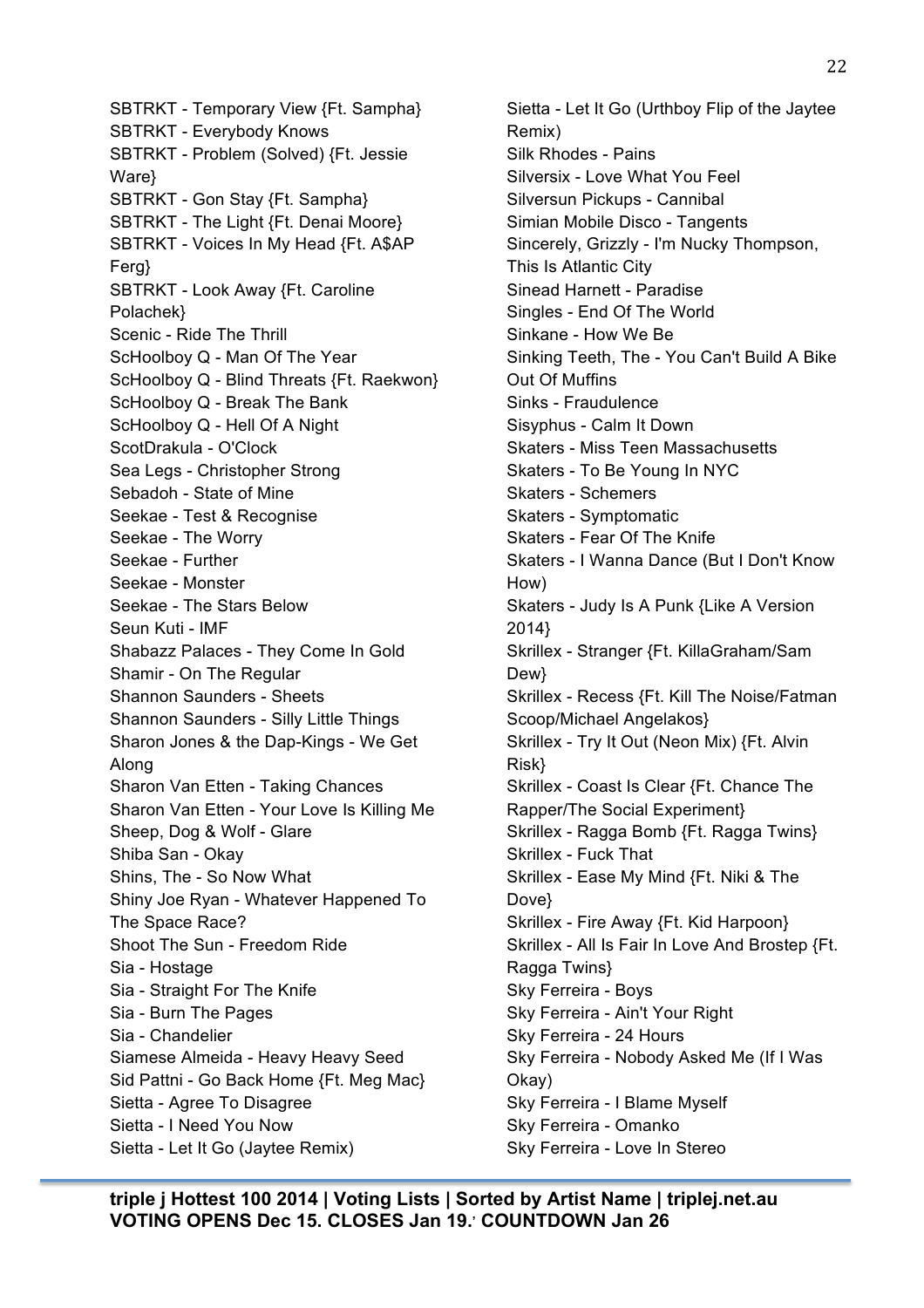Sky Ferreira - Night Time, My Time Skyways Are Highways - Don't Back Down Skyways Are Highways - Holiday Sleater-Kinney - Bury Our Friends sleepmakeswaves - Something Like Avalanches sleepmakeswaves - The Stars Are Stigmata sleepmakeswaves - Perfect Detonator sleepmakeswaves - Great Northern Sleepy Tea - Hold On To Your Breath Sleepy Tea - Starry Eyes Slipknot - The Negative One Slipknot - The Devil In I Slow Club - Complete Surrender Slow Magic - Girls Slow Turismo - Breathe Slumberhaze - Cool Don't Stop Slumberjack - Felon Slumberjack - Horus Slumberjack - Body Cry {Ft. Father Dude} Smith Street Band, The - History Eraser {Like A Version 2014} Smith Street Band, The - Surrender Smith Street Band, The - Something I Can Hold In My Hands Smith Street Band, The - Surrey Dive Smith Street Band, The - Calgary Girls Smith Street Band, The - East London Summer Smith Street Band, The - The Arrogance Of The Drunk Pedestrian Smith Street Band, The - Get High, See No One Smith Street Band, The - I Don't Wanna Die Anymore Snakadaktal - The Sun II Snakehips - Forever Snakehips - Days With You {Ft. Sinead Harnett} Snowy Nasdaq - Older Men Soak - Blud Soak - B a noBody Sohn - Artifice Sohn - The Wheel Sohn - Lights Son Little - Your Love Will Blow Me Away When My Heart Aches

Son Lux - Easy (Switch Screens) {Ft. Lorde} SONS ET AL - Say Something SONS ET AL - Day By Day Sophie - Lemonade Sophie - Hard Sparkspitter - Vandalis Speedy Ortiz - American Horror Spirit Club - Eye Dozer Spirit Club - Sling Spit Syndicate - Real Split Seconds - Halfway There {Ft. Kathryn Rollins} Split Seconds - Delivery Spookyland - Rock And Roll Weakling Spoon - Rent I Pay Spoon - Do You Spoon - Knock Knock Knock Spoon - New York Kiss St. Vincent - Birth In Reverse St. Vincent - Digital Witness Stella Angelico - Prey Stephen Malkmus & The Jicks - Lariat Stephen Malkmus & The Jicks - Rumble At The Rainbo Step-Panther - Nowhere Step-Panther - It Came From The Heart Step-Panther - User Friendly Steve Aoki - Get Me Outta Here {Ft. Flux Pavilion} Steve Smyth - Shake It Steve Smyth - Written Or Spoken Steve Smyth - Get On Stevens, The - Thirsty Eye Sticky Fingers - Gold Snafu Sticky Fingers - Land Of Pleasure Sticky Fingers - Feast Your Eyes Sticky Fingers - Rum Rage Sticky Fingers - Liquorlip Loaded Gun Sticky Fingers - Fake A Smile Sticky Fingers - Show No Shade Sticky Fingers - If You Go Sticky Fingers - Dreamland Sticky Fingers - Just For You Straight Arrows - Petrified Straight Arrows - Can't Stand It Strand Of Oaks - Shut In Strand Of Oaks - Heal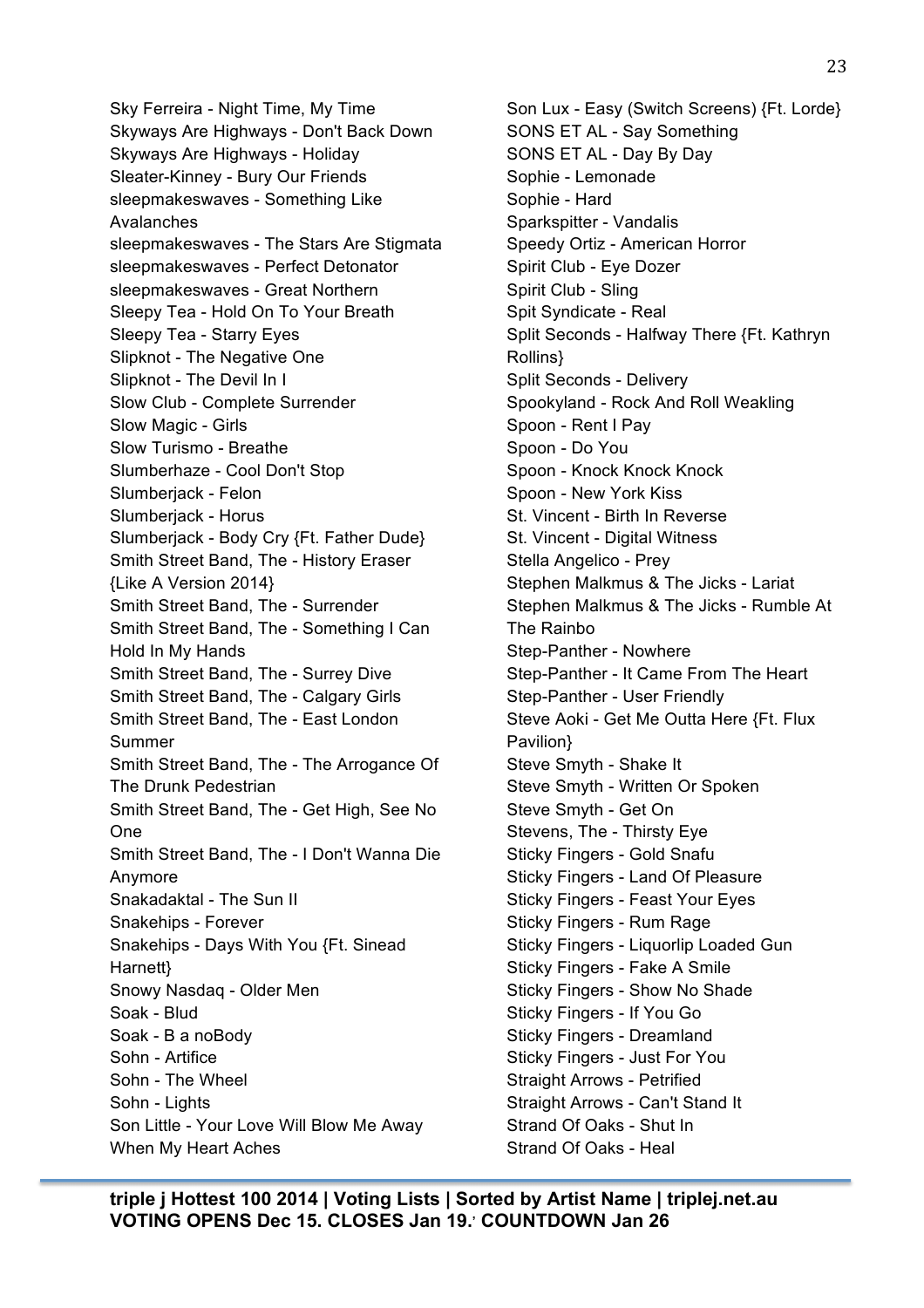Strickland - The Fear Stromae - Meltdown {Ft. Lorde/Pusha T/Q-Tip/HAIM} S-Type - Lost Girls Subs, The - Concorde {Ft. Jean-Pierre Castaldi} Sui Zhen - Infinity Street Sun Kil Moon - Ben's My Friend Sun Kil Moon - Carissa Sun Kil Moon - Richard Ramirez Died Today Of Natural Causes Sunbeam Sound Machine - Shake (Sleepwalking) Sunbeam Sound Machine - Real Life Super Magic Hats - More Than Words Super Magic Hats - Coastline Superfood - Bubbles Superfood - Melting Superfood - Mood Bomb Superfood - Right On Satellite Superfood - TV Swans - A Little God In My Hands Sweet Shoppe - Streets (Deep Heat) Swick - Full Court Swick & Lewis Cancut - Arm Up {Ft. Tkay Maidza} Swick & Lewis Cancut - Wishes {Ft. Tkay Maidza} Swiss, The - Antiquities Swiss, The - In The City SWRLS - Definition Sylvan Esso - Coffee Sylvan Esso - Play It Right SZA - Babylon {Ft. Kendrick Lamar} SZA - Childs Play {Ft. Chance The Rapper} Tales In Space - All Messed Up Tambourine Girls, The - Blood and Bones Tame Impala - Stranger In Moscow Tame Impala and Kendrick Lamar - **Backwards** Taylor McFerrin - The Antidote {Ft. Nai Palm} Taylor McFerrin - Degrees Of Light TCTS - You {Ft. Sam Sure} TCTS - Forward TCTS - These Heights Teebs - Holiday {Ft. Jonti}

TEEN - Not For Long Teeth & Tongue - New Born Tei Shi - Bassically Teleman - 23 Floors Up Teleman - Steam Train Girl Temples - Sun Structures Temples - The Golden Throne Temples - A Question Isn't Answered Temples - Keep In The Dark Ten Walls - Walking With Elephants Tensnake - No Relief {Ft. Fiora} Tensnake - Love Sublime {Ft. Nile Rodgers/Fiora} Thanartist - Nothing Left The Drums - Magic Mountain The Drums - I Can't Pretend The Drums - Face Of God The Drums - Kiss Me Again Thee Gold Blooms - Alana Thee Oh Sees - Encrypted Bounce Thee Silver Mt. Zion Memorial Orchestra - Fuck Off Get Free (For The Island Of Montreal) Thee Silver Mt. Zion Memorial Orchestra - Take Away These Early Grave Blues Thee Silver Mt. Zion Memorial Orchestra - Austerity Blues Thelma Plum - How Much Does Your Love Cost? Thelma Plum - Young In Love Thelma Plum - Gold {Like A Version 2014} Them 9's - Dreams Them Bruins - Barrenlands Theophilus London - Tribe {Ft. Jesse Boykins III} Thief - Closer Thief - You Look So Good To Me Thom Yorke - A Brain In A Bottle Thom Yorke - Guess Again! Thom Yorke - Interference Thrupence - Don't You Mind Thrupence - Silk Thumpers - Unkinder (A Tougher Love) Thumpers - Drop The Game Thundamentals - Something I Said {Ft. Thom Crawford} Thundamentals - Quit Your Job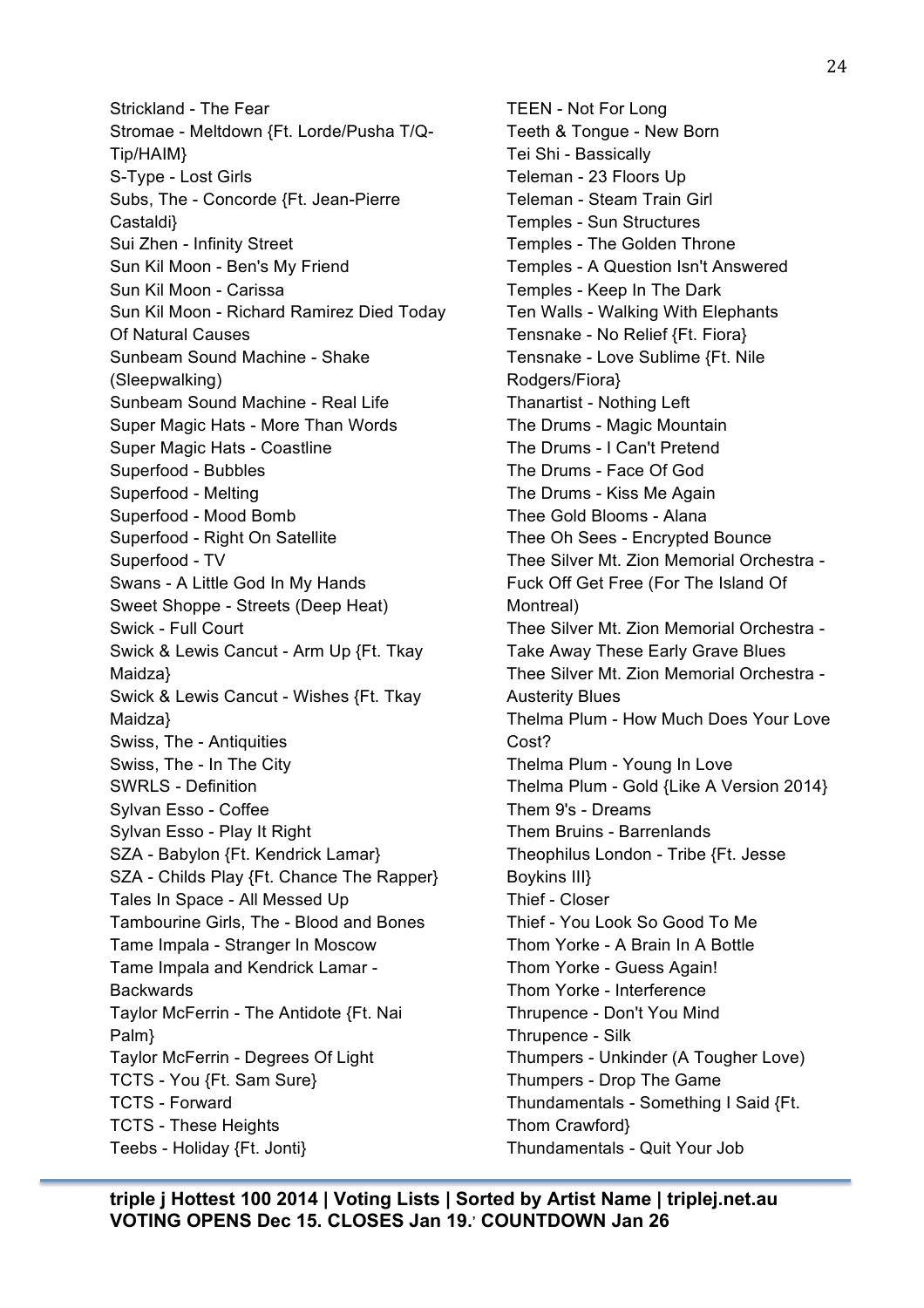Thundamentals - Much About Much Thundamentals - Hearts {Ft. Ev Jones} Thundamentals - Noodle Soup Thundamentals - Missing You Thundamentals - Got Love {Ft. Solo} Thundamentals - So We Can Remember {Ft. Laneous} Thundamentals - Home In Your Head {Ft. Mataya} Thurston Moore - The Best Day Tiga - Bugatti {Ft. Pusha T} Tiga vs Audion - Fever Tijuana Cartel - Still Fighting Tim Fitz - Sour Tim Shiel - 8pm Eternal Timber Timbre - Hot Dreams Timberwolf - It Burns Timothy Nelson & The Infidels - Calling Out To You Timothy Nelson & The Infidels - Soldier Tin Sparrow - Echoes In The Dark Tinariwen - Toumast Tincha Tiny Ruins - Carriages Tirzah - No Romance Tjintu Desert Band - Kapi {Ft. Radical Son} Tkay Maidza - U-Huh Tkay Maidza - Switch Lanes {Prod. Paces} Todd Terje - Delorean Dynamite Todd Terje - Preben Goes To Acapulco Todd Terie - Strandbar Todd Terje - Alfonso Muskedunder Todd Terje - Leisure Suit Preben Todd Terje - Oh Joy Todd Terje - Inspector Norse Todd Terje - Johnny & Mary {Ft. Bryan Ferry} Toehider - Whoa! Toehider - You And I Both Lose (But 5 Wins) Tom Ugly - Since I Met You Tom Ugly - Slowly Tom Vek - Sherman (Animals In The Jungle) Tomas Barfod - Pulsing {Ft. Nina K} Tomas Barfod - Aftermath {Ft. Nina K} Tombs - Spiral Tora - Jaigantic Tora - Overcome {Ft. Potato Potato} Tora - Eat The Sun

Tora - Admire Total Control - Flesh War Total Control - Glass Total Control - Expensive Dog Total Control - Systematic Fuck Total Control - Liberal Party Total Control - Hunter Total Control - Safety Net Total Control - Black Spring Total Giovanni - Human Animal Touch Sensitive - Slowments Tourism - Supermodel Tourism - Run Tourist - I Can't Keep Up {Ft. Will Heard} Tourist - Patterns {Ft. Lianne La Havas} Tove Styrke - Even If I'm Loud It Doesn't Mean I'm Talking To You Tove Styrke - Borderline Travi\$ Scott - Don't Play {Ft. Big Sean & The 1975} Travi\$ Scott - Grey Trophy Eyes - In Return Trophy Eyes - Penfold State Forest Trotskies, The - DYR True Vibenation - Crazy But... {Ft. Sela} True Vibenation - Question Mark Music Trust - Rescue, Mister Trust - Capitol Trust Punks - Prone Hold Trust Punks - Gordian Knot Truth - Follow The Music Tube & Berger - Set It Off Tully On Tully - Two Birds tUnE-yArDs - Water Fountain TV On The Radio - Happy Idiot TV On The Radio - Careful You TV On The Radio - Could You TV On The Radio - Trouble TV On The Radio - Lazerray TV On The Radio - Test Pilot Twerps - Hypocrite Twerps - Back To You Twin Caverns - Drown Twinsy - Tear It Down Ty Segall - The Faker Ty Segall - Feel Ty Segall - The Clock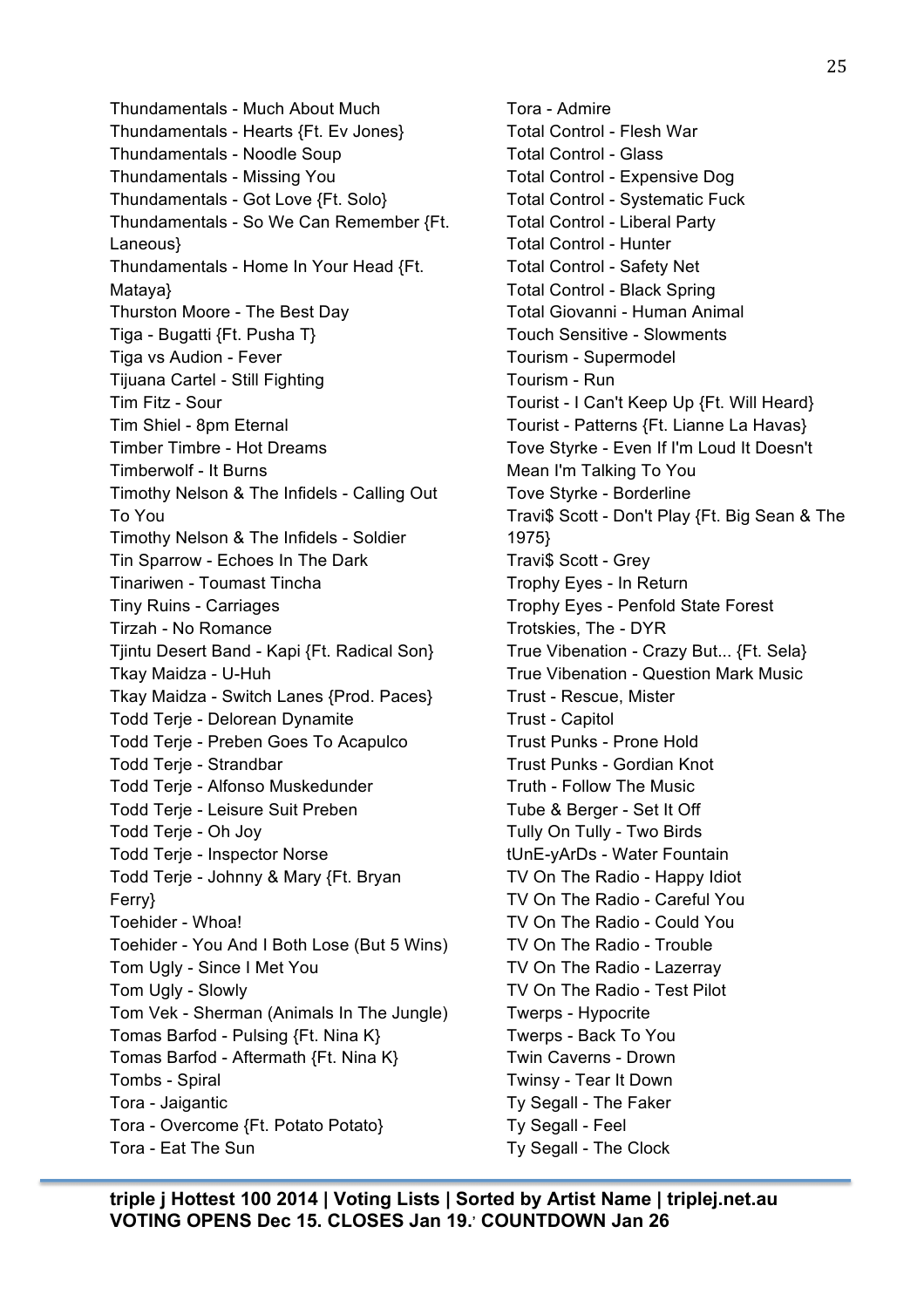Ty Segall - Manipulator Tycho - Montana Tycho - Dye Upskirts, The - Mind's A Burden Urban Cone - Sadness Disease Urthboy - Someone Else's House {Ft. Josh Pyke} Used, The - Cry UV boi - THANK U {Ft. Fionn Richards} UV boi - Ghost {Ft. GRXGVR} UV boi - NorthFace {Ft. Blair de Milo} Vacationer - Stay Vacationer - In The Grass Vance Joy - Mess Is Mine Vance Joy - Winds Of Change Vance Joy - Wasted Time Vance Joy - Who Am I Vance Joy - We All Die Trying To Get It Right Vance Joy - Georgia Vance Joy - Red Eye Vance Joy - First Time Vance Joy - All I Ever Wanted Vancouver Sleep Clinic - Flaws Velociraptor - Sneakers Velociraptor - Ramona Vic Mensa - Wimme Nah {Prod. Kaytranada} Vic Mensa - Down On My Luck Villagers - Occupy Your Mind Vince Staples - Blue Suede Vince Staples - 65 Hunnid Vines, The - Out The Loop Vines, The - Metal Zone Vines, The - Girl I Want Vinnie LaDuce - Irene Vinnie LaDuce - Spinning Violet Swells - Jupiter's Garden Violet Swells - Here Comes Yesterday Voyager - Hyperventilating WAAX - Wisdom Teeth Wagons - Chase The Eclipse Wake Owl - Candy Wake Owl - Buffalo Walking Who, The - With Roses War On Drugs, The - Red Eyes War On Drugs, The - Under The Pressure Warpaint - Keep It Healthy

Warpaint - Hi Warpaint - Biggy Warpaint - Feeling Alright Warpaint - Son Warpaint - Disco//Very Waterm<sup>j</sup>t - Bullit Wave Racer - Streamers Wax Witches - Social Introvert Way Of The Eagle - Shadows {Ft. Harry James Angus} Way Of The Eagle - 12345 {Ft. Illy} Weeknd, The - Often Weezer - Back To The Shack Weezer - Ain't Got Nobody Wet - You're The Best Wet - Move Me WEVAL - Gimme Some White Caves - Dig White Fence - Like That White Hex - Paradise White Lung - Face Down White Sea - Prague Wild Beasts - Wanderlust Wild Beasts - A Simple Beautiful Truth Wild Smiles - Fool For You Wildcat! Wildcat! - Hero Wiley - On A Level Willow Beats - Merewif Willow Beats - Chess Winterbourne - Cold Wolf Alice - Moaning Lisa Smile Wolf Tide - Spoke The Words Wolfmother - Heavy Weight Woods - Moving To The Left Worriers, The - Cruel To Be Kind Wunder Wunder - Coastline Wunder Wunder - Midnight Hours Wu-Tang Clan - Keep Watch {Ft. Nathaniel} Wu-Tang Clan - Ron O'Neal {Ft. Nathaniel} Wu-Tang Clan - Ruckus In B Minor Wye Oak - The Tower WZRDKID - Hitchhiker's Galaxy Y.O.U - Heavy Crown YACHT - Where Does This Disco? Years & Years - Real Years & Years - Take Shelter Yelle - Bouquet Final